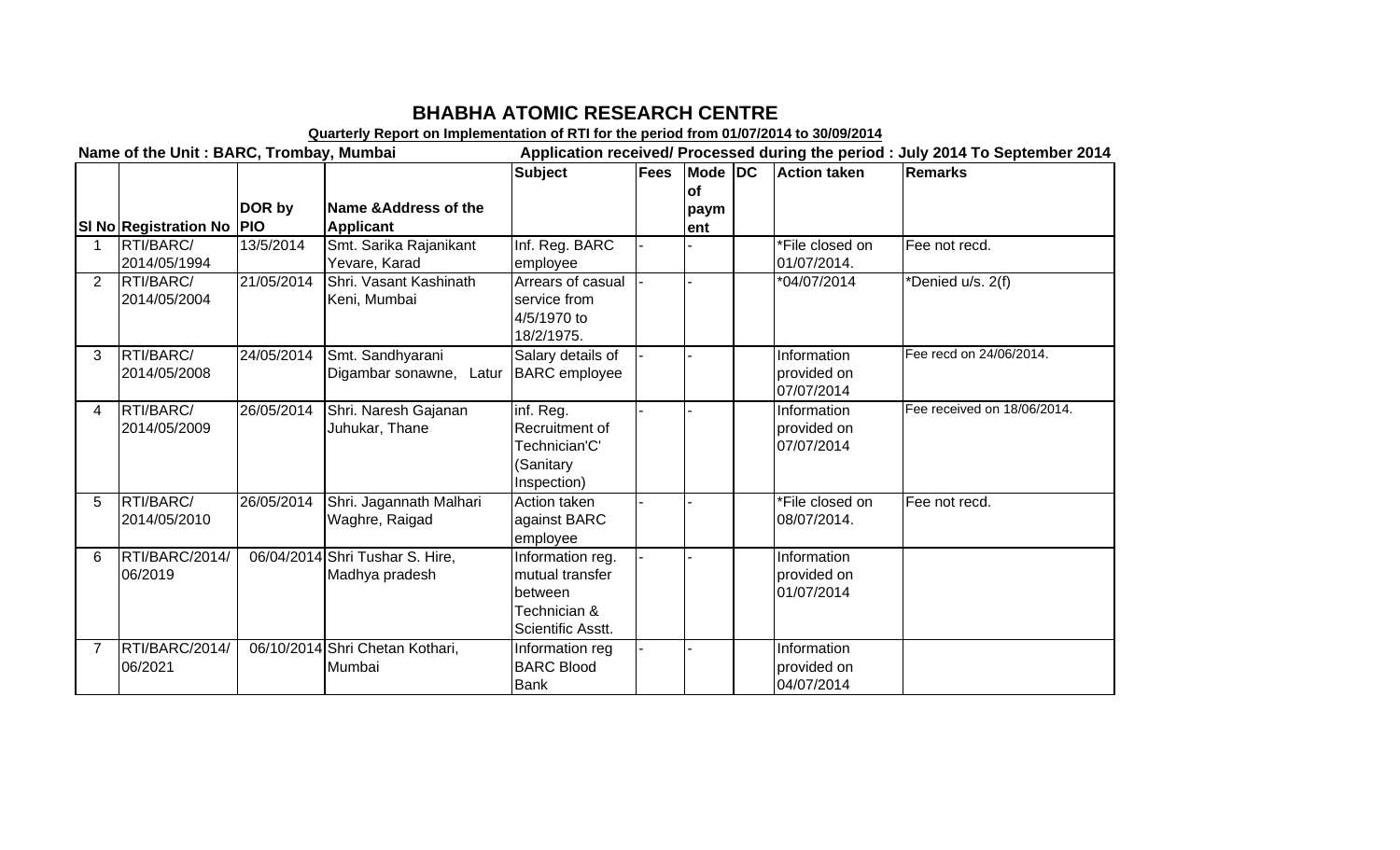| 8  | RTI/BARC/2014/           |           | 06/10/2014 Shri Satya Prasad,              | Details of death of -  |  |     | Information               | Recd. From PIO, DAE u/s. 6(3) trf.<br>To PIO, BARCF, Kalpakkam on |
|----|--------------------------|-----------|--------------------------------------------|------------------------|--|-----|---------------------------|-------------------------------------------------------------------|
|    | 06/2022                  |           | Banglore                                   | defence<br>personnel   |  |     | provided on<br>08/07/2014 | 13.06.2014                                                        |
| 9  | RTI/BARC/2014/           |           | 06/10/2014 Ms. Anisha, Navi Mumbai         | Status of              |  |     | Information               |                                                                   |
|    | 06/2023                  |           |                                            | verification of        |  |     | provided on               |                                                                   |
|    |                          |           |                                            | caste certificate      |  |     | 01/07/2014                |                                                                   |
| 10 | RTI/BARC/2014/           |           | 06/10/2014 Dr. M R Ambikalmajan            | Information reg.       |  |     | Information               |                                                                   |
|    | 06/2024                  |           | Pillai, Kerala                             | ex-employee of         |  |     | provided on               |                                                                   |
|    |                          |           |                                            | <b>BARC</b>            |  |     | 04/07/2014                |                                                                   |
| 11 | RTI/BARC/2014/           |           | 06/12/2014 Shri. Pandit R Shende,          | Inf. Reg. DQE          |  |     | Information               | Recd. From PIO, DAE u/s. 6(3)                                     |
|    | 06/2025                  |           | Mumbai                                     | Exam                   |  |     | provided on               |                                                                   |
|    |                          |           |                                            |                        |  |     | 10/07/2014                |                                                                   |
| 12 | RTI/BARC/2014/           |           | 06/12/2014 Shri. Pandit R Shende,          | Inf. Reg. Time         |  |     | Information               | Recd. From PIO, DAE u/s. 6(3)                                     |
|    | 06/2026                  |           | Mumbai                                     | period to acquire      |  |     | provided on               |                                                                   |
|    |                          |           |                                            | degree for             |  |     | 10/07/2014                |                                                                   |
|    |                          |           |                                            | Promotion              |  |     |                           |                                                                   |
| 13 | RTI/BARC/2014/           |           | 06/12/2014 Shri. Prashant Trimbak          | Inf. Reg. hosp.        |  |     | Information               | Partly denied u/s 8(1)(j)                                         |
|    | 06/2027                  |           | Wankhede, Malkapur                         | work Asst. Exam        |  |     | provided on               |                                                                   |
|    |                          |           |                                            |                        |  |     | 08/07/2014                |                                                                   |
| 14 | RTI/BARC/2014/ 17/6/2014 |           | Shri M. Domesa, Karnataka Details of BARC  |                        |  | 298 | Information               | Partly denied u/s 7(9).DC                                         |
|    | 06/2028                  |           |                                            | Officials.             |  |     | provided on               | received on 21/07/2014 &<br>documents provided                    |
| 15 | RTI/BARC/2014/ 17/6/2014 |           | Shri M. Domesa, Karnataka Inf. Reg. BARC's |                        |  |     | 03/07/2014<br>Information |                                                                   |
|    | 06/2030                  |           |                                            | Distinguish            |  |     | provided on               |                                                                   |
|    |                          |           |                                            | Scientist(DS)          |  |     | 01/07/2014                |                                                                   |
|    |                          |           |                                            |                        |  |     |                           |                                                                   |
| 16 | RTI/BARC/2014/           | 17/6/2014 | Shri. Pavan Reddy, Andhra                  | Inf. Reg. deaths       |  |     | Information               | Recd. From PIO, DAE u/s. 6(3)                                     |
|    | 06/2031                  |           | Pradesh                                    | of scientists in       |  |     | provided on               | pertaining to point no. 6                                         |
|    |                          |           |                                            | <b>BARC.</b>           |  |     | 07/07/2014                |                                                                   |
| 17 | RTI/BARC/2014/ 17/6/2014 |           | Smt. Poonam                                | Inf. Reg. BARC         |  |     | Information               |                                                                   |
|    | 06/2032                  |           | Tiwari/Mishra, Assam                       | employee               |  |     | provided on               |                                                                   |
|    |                          |           |                                            |                        |  |     | 11/07/2014                |                                                                   |
| 18 | RTI/BARC/2014/ 17/6/2014 |           | Shri. Shubham J Metkar,                    | <b>Eligibility for</b> |  |     | Information               | Recd. From CPIO, DAE u/s. 6(3)                                    |
|    | 06/2033                  |           | Pune                                       | recruitment in         |  |     | provided on               |                                                                   |
|    |                          |           |                                            | <b>BARC</b>            |  |     | 16/07/2014                |                                                                   |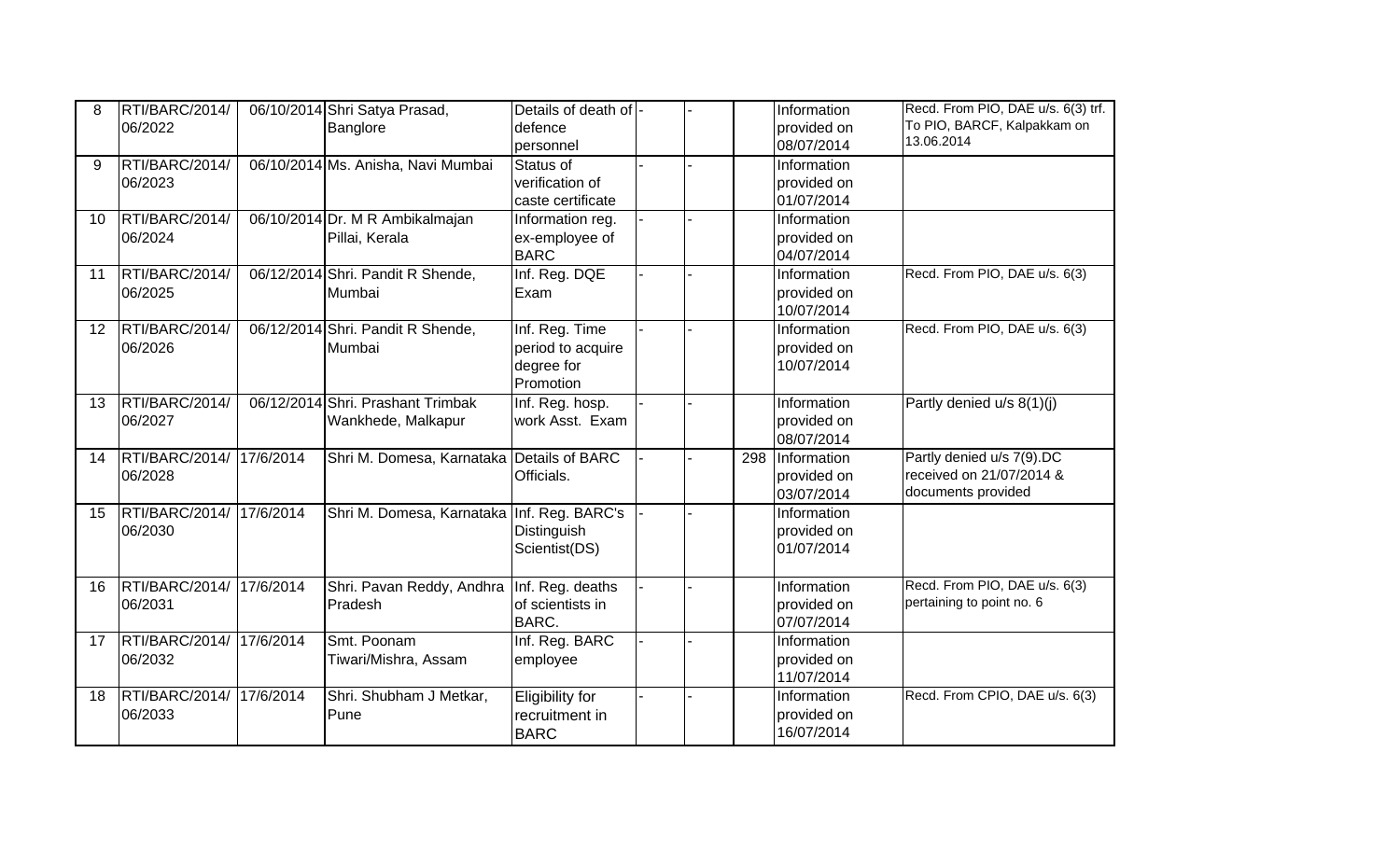| 19 | RTI/BARC/2014/ 18/6/2014<br>06/2035  | Shri. Kumar Satya Prakash,<br>Jharkhand                | Details of the<br>candidates<br>selected for<br>appointment in<br><b>BARC</b> through<br>GATE. |                          |            |    | Information<br>provided on<br>17/07/2014 | Recd. From CPIO, DAE u/s. 6(3)                         |
|----|--------------------------------------|--------------------------------------------------------|------------------------------------------------------------------------------------------------|--------------------------|------------|----|------------------------------------------|--------------------------------------------------------|
| 20 | RTI/BARC/2014/ 23/06/2014<br>06/2036 | Shri. Nitin N Gurbhele,<br>Thane                       | Inf. Reg. BARC<br>Steno Grade 2<br>Exam Results.                                               |                          |            |    | Information<br>provided on<br>21/07/2014 | Recd. From CPIO, DAE u/s. 6(3)                         |
| 21 | RTI/BARC/2014/ 23/06/2014<br>06/2037 | Ms. Maghi Saxena,<br>Ghaziabad                         | Inf. Reg.<br><b>OCES/DGFS</b><br>Online exam 2013<br>& 2014.                                   |                          |            |    | *01/07/2014                              | Recd. From CPIO, DAE u/s.<br>6(3) *Denied u/s 8(1)(d)  |
| 22 | RTI/BARC/2014/ 24/06/2014<br>06/2038 | Shri. C. Vijayasekhar, Tamil Inf. Reg. Initial<br>nadu | Pay Fixation.                                                                                  |                          |            |    | *22-07-2014                              | *Denied                                                |
| 23 | RTI/BARC/2014/ 25/06/2014<br>06/2039 | Shri. Shailendra R. Raul,<br>BARC.                     | Inf. Reg. use of<br><b>APPD Division of</b><br>Vehicle.                                        |                          |            |    | *22/07/2014                              | *Denied u/s 8(1)(a)                                    |
| 24 | RTI/BARC/2014/ 25/06/2014<br>06/2040 | Shri. Arjun Narayan<br>Shivsharan, Mumbai              | Copies of<br>ACRS/APARs of<br>self                                                             |                          |            | 72 | Information<br>provided on<br>22/07/2014 |                                                        |
| 25 | RTI/BARC/2014/ 07/01/2014<br>07/2041 | Shri. Rajendran C.G,<br>Kerala                         | Inf. Reg. Pay<br>upgradation of<br>Pharmacists<br>Cadre.                                       | 10 <sup>°</sup>          | <b>IPO</b> |    | Information<br>provided on<br>24/07/2014 | Partly denied u/s 8(1)(j)                              |
| 26 | RTI/BARC/2014/ 07/01/2014<br>07/2042 | Shri. B. K. Gaikar, Mumbai.                            | Inf. Reg. BARC<br>employees.                                                                   | $\overline{\phantom{a}}$ | $-$        |    | Information<br>provided on<br>14/8/2014  | Fee recd on 28/07/2014. Partly<br>denied $u/s$ 8(1)(j) |
| 27 | RTI/BARC/2014/ 07/01/2014<br>07/2043 | Shri Shashikant, Mumbai.                               | Inf. Reg.<br>Transfer order of<br><b>BARC</b> employee.                                        | 10                       | <b>IPO</b> | 10 | *30/07/2014                              | *Denied u/s $2(f)$ & $8(1)(j)$                         |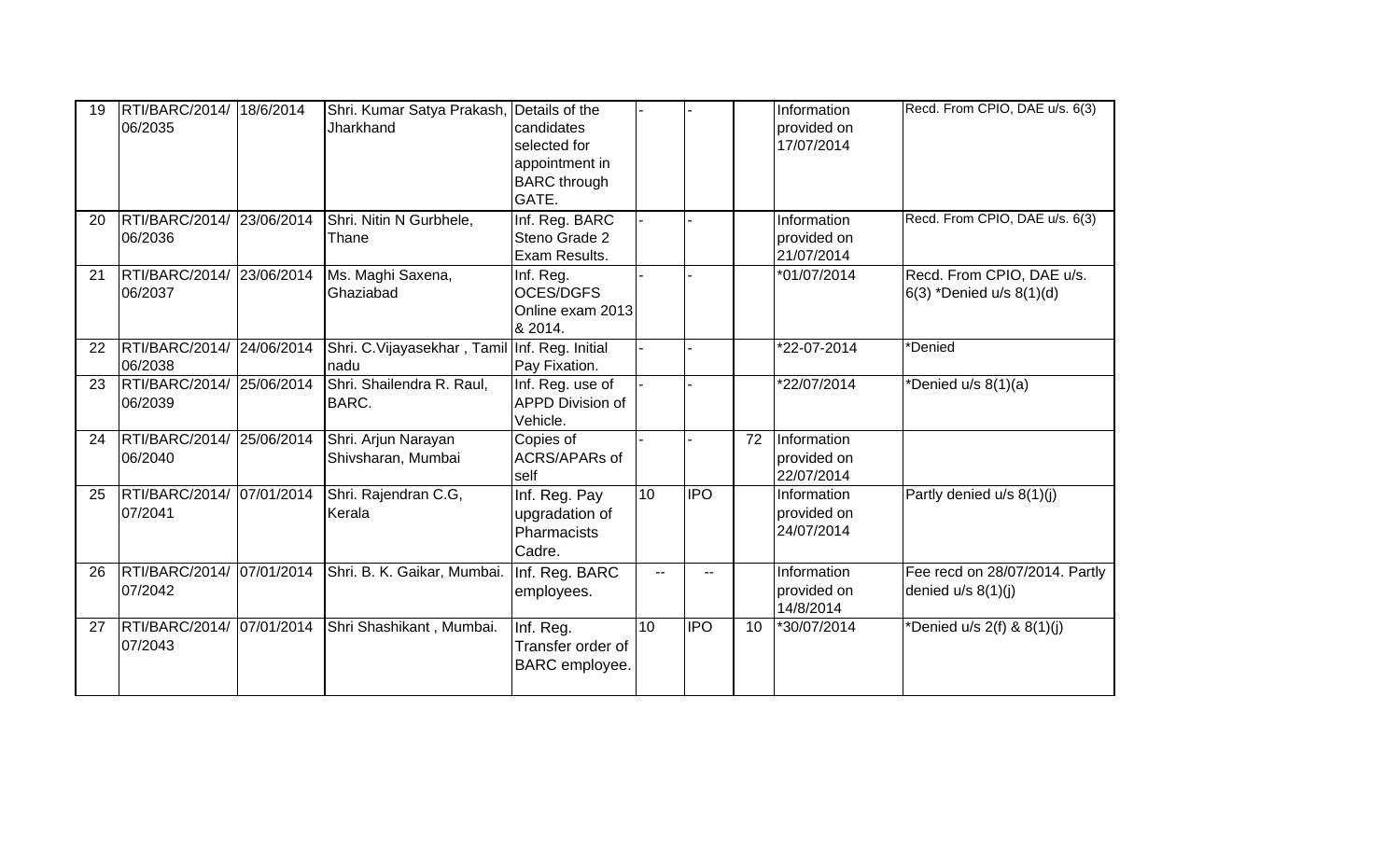| 28 | 07/2044                              | RTI/BARC/2014/ 07/01/2014 Shri. Saptak Kumar Garai,<br>West Bengal. | Marks secured in 10<br><b>OCES/DGFS</b><br>2014 for all<br>categories.                  |                | <b>IPO</b>   | Information<br>provided on<br>30/07/2014 |                                                                                                                  |
|----|--------------------------------------|---------------------------------------------------------------------|-----------------------------------------------------------------------------------------|----------------|--------------|------------------------------------------|------------------------------------------------------------------------------------------------------------------|
| 29 | RTI/BARC/2014/ 07/03/2014<br>07/2045 | Shri. Pavan Kumar Patel,<br>TamilNadu                               | Details of<br>officials<br>(husband & wife)<br>working in DAE                           |                |              | *22/07/2014                              | Recd. From CPIO, DAE u/s.<br>6(3) Trfd to constituent units<br>on 11/07/2014. *Denied u/s<br>7(9) of the RTI Act |
| 30 | RTI/BARC/2014/ 07/03/2014<br>07/2046 | Shri. S. K. Singh, Navi<br>Mumbai.                                  | Inf. Reg. BARC<br>employees.                                                            |                |              | Information<br>provided on<br>24/07/2014 | Recd. From CPIO, DAE u/s.<br>6(3)                                                                                |
| 31 | RTI/BARC/2014/ 07/03/2014<br>07/2047 | Shri. Pavan Kumar Patel,<br><b>Tamil Nadu</b>                       | Inf. Reg. Class A<br>Officers.                                                          | $\mathbf{u}$   | $-$          | Information<br>provided on<br>01/8/2014  | Recd. From CPIO, DAE u/s.<br>6(3)                                                                                |
| 32 | RTI/BARC/2014/ 07/03/2014<br>07/2048 | Shri. Pavan Kumar Patel,<br><b>Tamil Nadu</b>                       | Detials of<br>expenditure of<br><b>Class A officers</b><br>at all R & D units<br>in DAE |                |              | *31/07/2014                              | Recd. From CPIO, DAE u/s.<br>6(3) Trfd to constituent units.<br>*Denied u/s 7(9) of the RTI Act                  |
| 33 | RTI/BARC/2014/ 07/03/2014<br>07/2049 | Shri. Pavan Kumar Patel,<br><b>Tamil Nadu</b>                       | Expenditure on<br>foreign tours                                                         |                |              | 30/07/2014                               | Recd. From CPIO, DAE u/s.<br>6(3). Trf to PIO, BARCF.<br>*Denied u/s 7(9)                                        |
| 34 | RTI/BARC/2014/ 07/03/2014<br>07/2050 | Shri. Roopesh G, Gujrat.                                            | Allowances<br>applicable to<br>Scientific officer                                       | $\overline{a}$ |              | $*01/8/2014$                             | Recd. From CPIO, DAE u/s.<br>6(3). *Denied u/s 2(f)                                                              |
| 35 | RTI/BARC/2014/ 07/04/2014<br>07/2051 | Shri Shashikant, Mumbai.                                            | Inf. Reg.<br>Members of<br>Selection<br>Committee.                                      | 10             | <b>I</b> IPO | Information<br>provided on<br>22/07/2014 |                                                                                                                  |
| 36 | RTI/BARC/2014/ 07/04/2014<br>07/2052 | Shri Shashikant, Mumbai.                                            | Inf. Reg.<br>Promotion<br>norms.                                                        | $\overline{a}$ |              | Information<br>provided on<br>01/8/2014  |                                                                                                                  |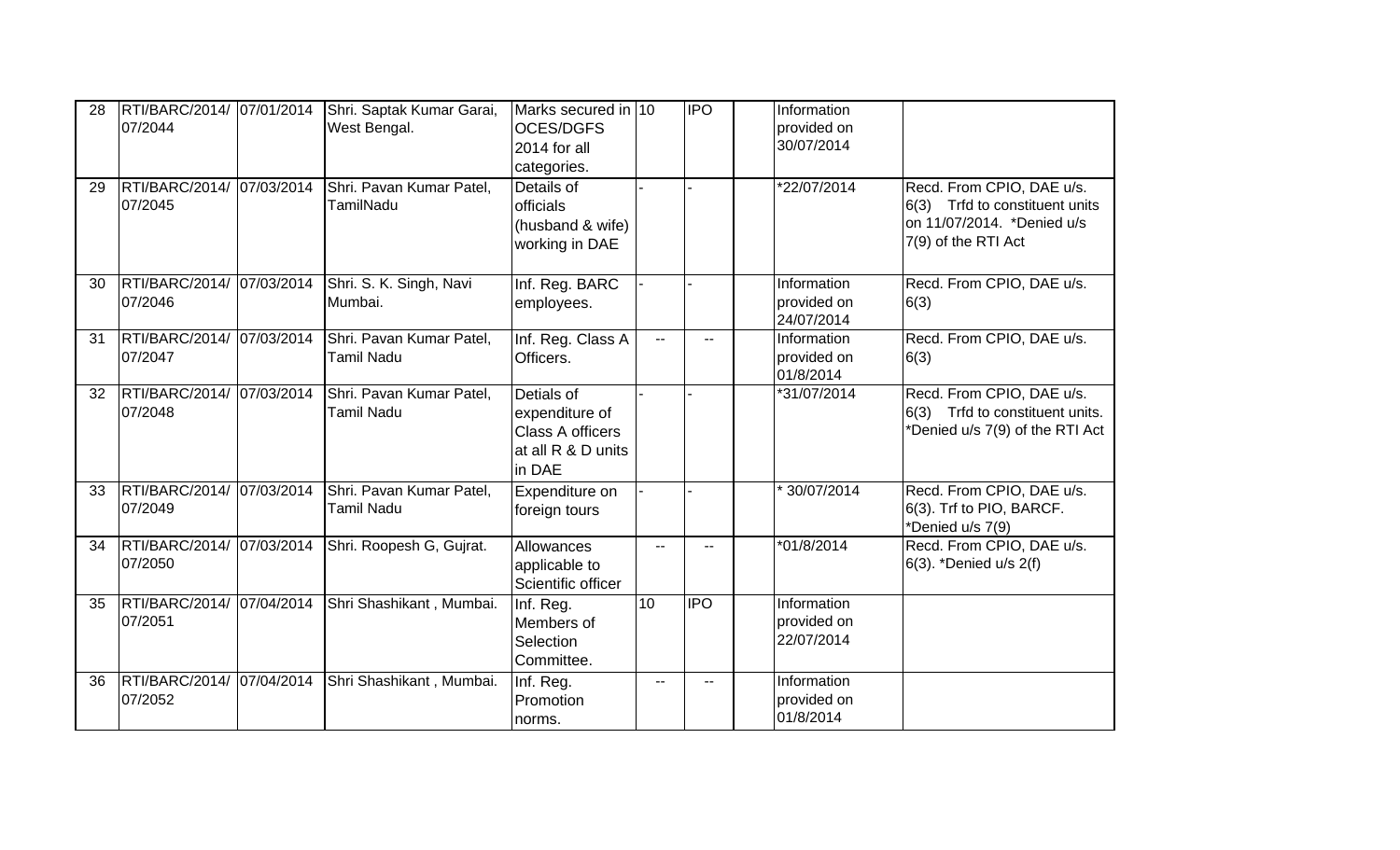| 37 | RTI/BARC/2014/ 07/03/2014<br>07/2053 | Shri. Vishvas Manohar<br>Kulkarni, Mumbai.            | Inf. Reg. Present<br>status of<br><b>Applicant Letter</b>     | $\mathbf{u}$    | $\mathbf{u}$ |    | Information<br>provided on<br>12/8/2014  | Interim reply given on<br>01/08/2014.                                                                                          |
|----|--------------------------------------|-------------------------------------------------------|---------------------------------------------------------------|-----------------|--------------|----|------------------------------------------|--------------------------------------------------------------------------------------------------------------------------------|
| 38 | RTI/BARC/2014/ 07/04/2014<br>07/2054 | Shri. Anand Mohan Meena,<br>Vadodara.                 | Inf. Reg.<br>Category-I<br>Stipendiary<br>Trainees in<br>HWB. |                 |              |    | **14/07/2014                             | Recd from CPIO, DAE u/s 6(3).<br>**Trf to PIO, HWB, Mumbai on<br>14/7/2014                                                     |
| 39 | RTI/BARC/2014/<br>07/2055            | 07/07/2014 Shri. P. Guha Roy, New<br>Panvel.          | Inf. Reg. DQE<br>Exam - Question<br>Papers.                   | $\overline{a}$  |              |    | Information<br>provided on<br>05/8/2014  |                                                                                                                                |
| 40 | RTI/BARC/2014/<br>07/2056            | 07/07/2014 Mrs. Usha Rohit Bheda,<br>Karad.           | Inf. Reg. BARC<br>employee                                    | 10 <sup>°</sup> | <b>IPO</b>   |    | **31/07/2014                             | letter for fee issued on<br>7/7/2014. Fee recd on<br>28/07/2014. ** Trfd to PIO,<br>BARCF, Kalpakkam on<br>31/07/2014 u/s 6(3) |
| 41 | RTI/BARC/2014/<br>07/2057            | 07/08/2014 Shri. Arun Pratap Singh,<br>Rajasthan.     | Inf. Reg. DQE<br>Exam - Question<br>Papers.                   | $\overline{a}$  |              | 68 | Information<br>provided on<br>05/8/2014  |                                                                                                                                |
| 42 | RTI/BARC/2014/<br>07/2058            | 07/08/2014 Shri. Sudhakar Bhanudas<br>Hiwale, Mumbai. | Inf. Reg. SC, ST<br>and OBC<br>employees in<br>BARC.          | $\overline{a}$  |              |    | Information<br>provided on<br>07/8/2014  |                                                                                                                                |
| 43 | RTI/BARC/2014/<br>07/2059            | 07/08/2014 Shri. Atul C. Tawde,<br>Mumbai             | Inf. Reg. Barc<br>employees<br>working in Shifts.             | 10              | <b>IPO</b>   | 4  | Information<br>provided on<br>31/07/2014 |                                                                                                                                |
| 44 | RTI/BARC/2014/<br>07/2060            | 07/08/2014 Shri. Kunal Mohan<br>Birwadkar, Mumbai.    | Inf. Reg. BARC<br>employee                                    | $\overline{a}$  |              |    | Information<br>provided on<br>07/8/2014  | Partly denied u/s 7(9)                                                                                                         |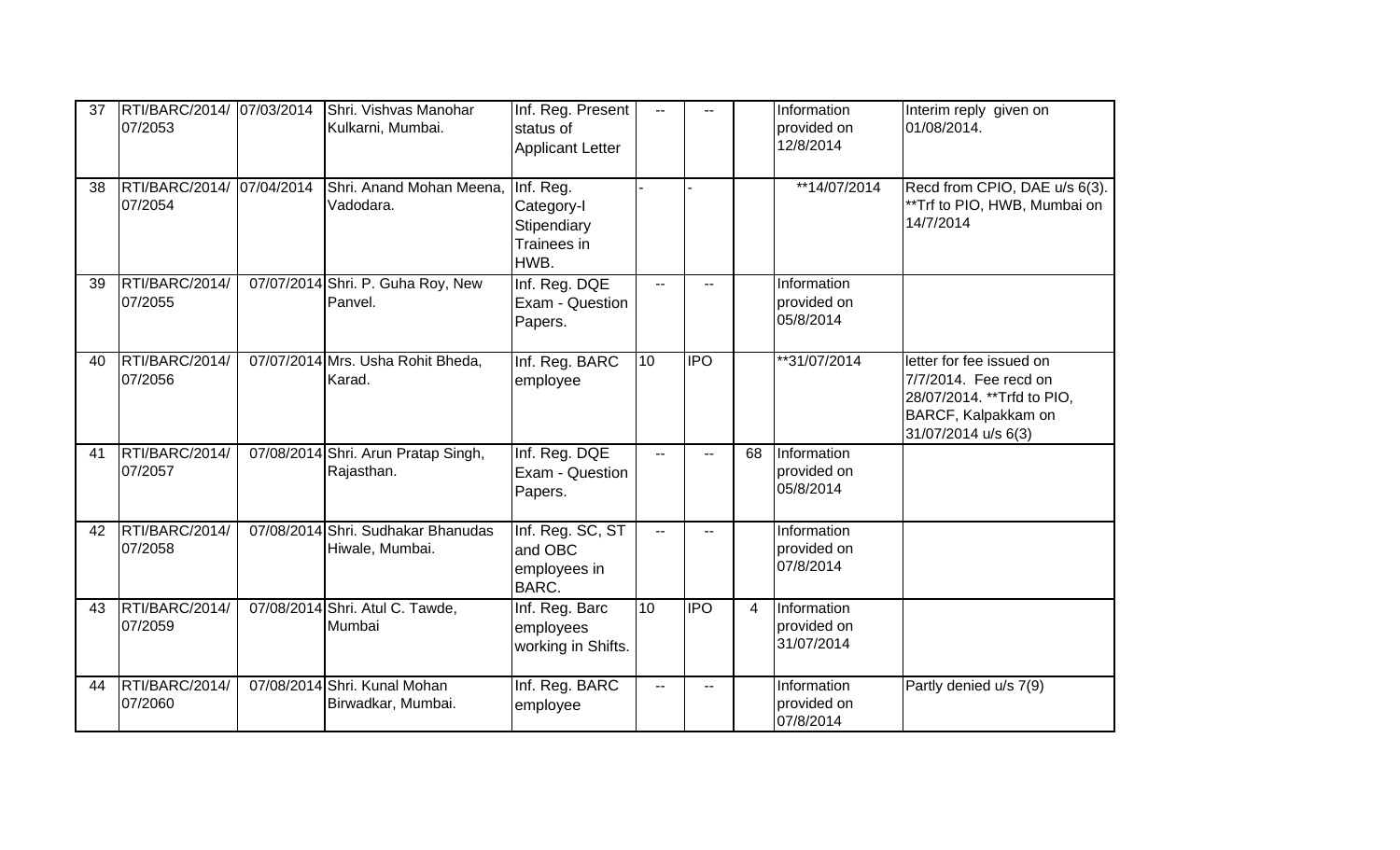| 45 | RTI/BARC/2014/<br>07/2061 |           | 07/08/2014 Shri. Pandit R Shende,<br>Mumbai.          | Inf. Reg. Time<br>period to acquire<br>degree for<br>Promotion                |                |                          | Information<br>provided on<br>23/07/2014 | Recd. From CPIO, DAE u/s.<br>6(3)                                     |
|----|---------------------------|-----------|-------------------------------------------------------|-------------------------------------------------------------------------------|----------------|--------------------------|------------------------------------------|-----------------------------------------------------------------------|
| 46 | RTI/BARC/2014/<br>07/2062 |           | 07/08/2014 Shri. Pukhraj Meena<br>Saksena, Rajasthan. | Inf. Reg.<br>Withdrawal of<br>NPS (tier - I)<br>amount.                       |                |                          | Information<br>provided on<br>23/07/2014 | Recd. From CPIO, DAE u/s.<br>6(3)                                     |
| 47 | RTI/BARC/2014/<br>07/2063 |           | 07/09/2014 Shri S.S.Sonwalkar,<br>Hyderabad           | Memorandum<br>issued for option<br>to transfer<br>employees to<br><b>ECIL</b> | $\overline{a}$ | $\overline{\phantom{a}}$ | Information<br>provided on<br>06/8/2014  | Recd from PIO, NFC u/s 6(3)                                           |
| 48 | RTI/BARC/2014/<br>07/2064 |           | 07/10/2014 Shri Kumar Saha, Kolkata.                  | Introduction of<br>CHSS at<br>BARCF, Vizag                                    | 10             | $\overline{IPO}$         | **16/07/2014                             | **Trf. to PIO, Vizag u/s 6(3).                                        |
| 49 | RTI/BARC/2014/<br>07/2065 |           | 07/10/2014 Shri J.S. Rao, Andhra<br>Pradesh.          | Copies of<br>Question papers<br>of Cat-I.                                     | $\overline{a}$ |                          | 07/8/2014                                | *Denied u/s 8(1)(d)                                                   |
| 50 | RTI/BARC/2014/<br>07/2066 |           | 07/11/2014 Shri N.K. Sinha, Thane.                    | Details of<br>employees<br>appeared in DQE                                    | $\mathbf{u}$   | $-1$                     | Information<br>provided on<br>07/8/2014  | Recd. From CPIO, DAE u/s<br>6(3)                                      |
| 51 | RTI/BARC/2014/<br>07/2067 |           | 07/11/2014 Shri Amit Soni, Rajasthan.                 | Details of SO/D<br>joined DAE.                                                | $-$            |                          | Information<br>provided on<br>08/8/2014  | Recd. From CPIO, DAE u/s<br>6(3)                                      |
| 52 | RTI/BARC/2014/<br>07/2068 |           | 07/11/2014 Shri Sravan Kumar,<br>Hyderabad.           | Cut-off marks for<br>interview for<br>OCES/DGFS.                              | $-$            |                          | Information<br>provided on<br>08/8/2014  | Recd. From CPIO, DAE u/s<br>6(3)                                      |
| 53 | RTI/BARC/2014/<br>07/2069 | 14/7/2014 | Shri Nelson P, Tamil Nadu                             | Details of<br><b>Scientific Officers</b><br>left job                          |                |                          | Information<br>provided on<br>31/07/2014 | Recd. From APIO, DAE u/s<br>6(3) Partly denied $u/s$ 2(f) & &<br>7(9) |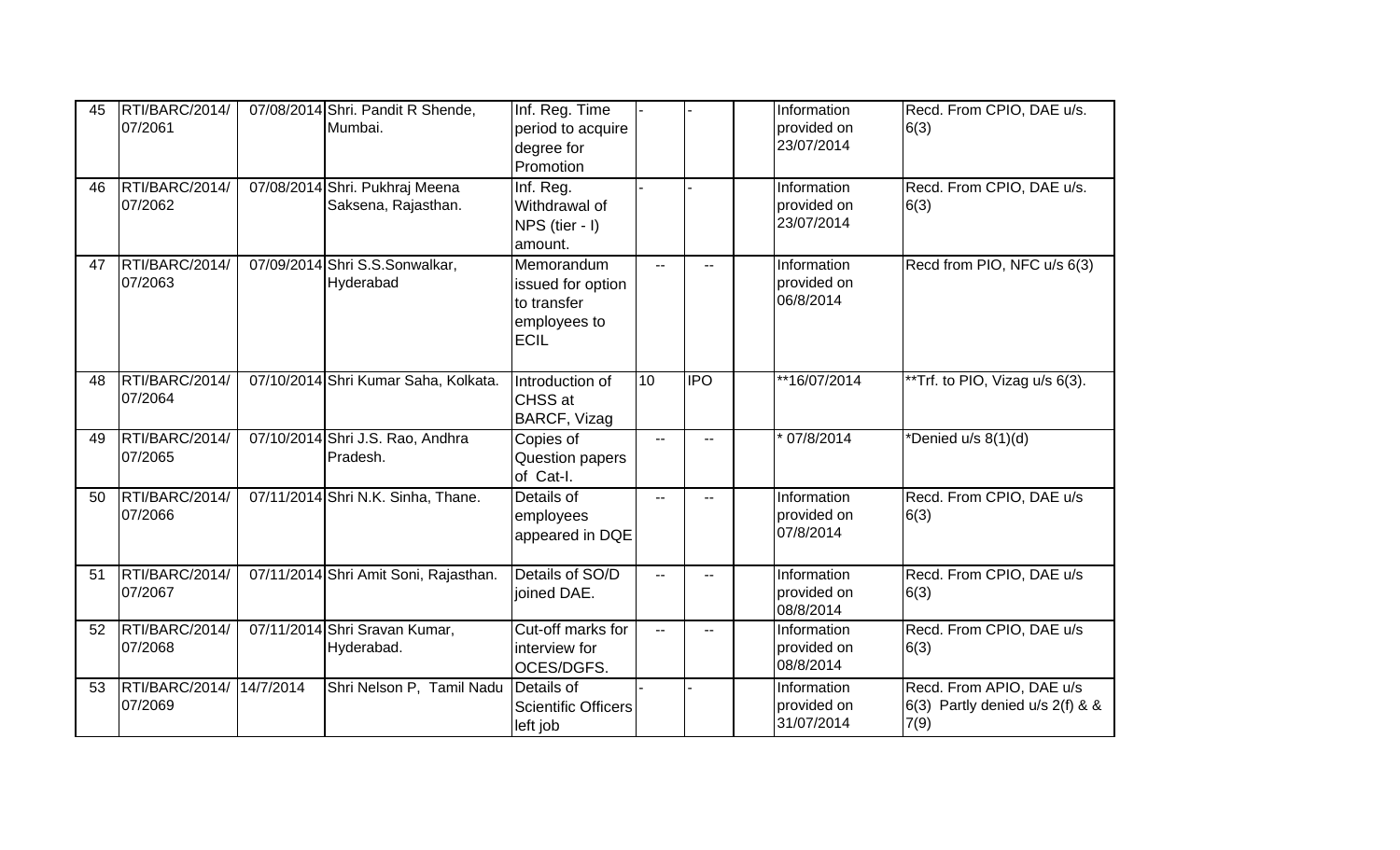| 54 | RTI/BARC/2014/ 14/7/2014<br>07/2070  | Ms. P. Rani, Tamil Nadu.                 | <b>ECS charges</b><br>paid to banks for<br>salary, PF etc.                                                                     | $\overline{\phantom{a}}$ |                  |    | Information<br>provided on<br>07/8/2014 | Recd. From CPIO, DAE u/s<br>$6(3)$ . Partly denied u/s $2(f)$ |
|----|--------------------------------------|------------------------------------------|--------------------------------------------------------------------------------------------------------------------------------|--------------------------|------------------|----|-----------------------------------------|---------------------------------------------------------------|
| 55 | RTI/BARC/2014/ 14/7/2014<br>07/2071  | Shri Sachin Sharma, New<br>Delhi.        | <b>IlTians working</b><br>in BARC.                                                                                             | 10                       | $\overline{IPO}$ |    | * 24/07/2014                            | *Denied u/s 7(9). Trf to ISRO<br>u/s 6(3) on 21/7/14          |
| 56 | RTI/BARC/2014/ 14/7/2014<br>07/2072  | Shri Pravin P. Suryavanshi,<br>Mumbai.   | Details of<br>deductions from<br>salary.                                                                                       | $\overline{\phantom{a}}$ | $\sim$ $\sim$    | 14 | Information<br>provided on<br>13/8/2014 | DC recd on 22/08/2014.<br>Documents provided<br>22/08/2014    |
| 57 | RTI/BARC/2014/ 16/7/2014<br>07/2073  | Shri. Devikar G.B.,<br>Hyderabad.        | Inf. Reg fire<br><b>Services</b><br>Personnel/Officer<br>s in DAE.                                                             | $\overline{\phantom{a}}$ |                  |    | Information<br>provided on<br>07/8/2014 |                                                               |
| 58 | RTI/BARC/2014/ 16/7/2014<br>07/2074  | Shri. P. Ashok Rao,<br>Telangana.        | Inf. Reg.<br><b>Facilities</b><br>extended to<br>various<br>Recognised<br>unions in DAE<br>units.                              | $-$                      |                  |    | Information<br>provided on<br>12/8/2014 | Recd. from PIO, DAE                                           |
| 59 | RTI/BARC/2014/ 16/7/2014<br>07/2075  | Shri Dinesh T V, Krishna,<br>Navi Mumbai | Procedures and<br>format for Group<br>A & B Gazetted<br>Officers, who join<br><b>BARC</b> from other<br>Central Govt.<br>Dept. | $\overline{a}$           | $\sim$ $\sim$    | 20 | Information<br>provided on<br>14/8/2014 |                                                               |
| 60 | RTI/BARC/2014/ 18/07/2014<br>07/2076 | Shri Anubhav Giri, Uttar<br>Pradesh.     | Reg. death in<br>Iharness rules                                                                                                | 10                       | <b>IPO</b>       |    | * 30/07/2014                            | *Denied.                                                      |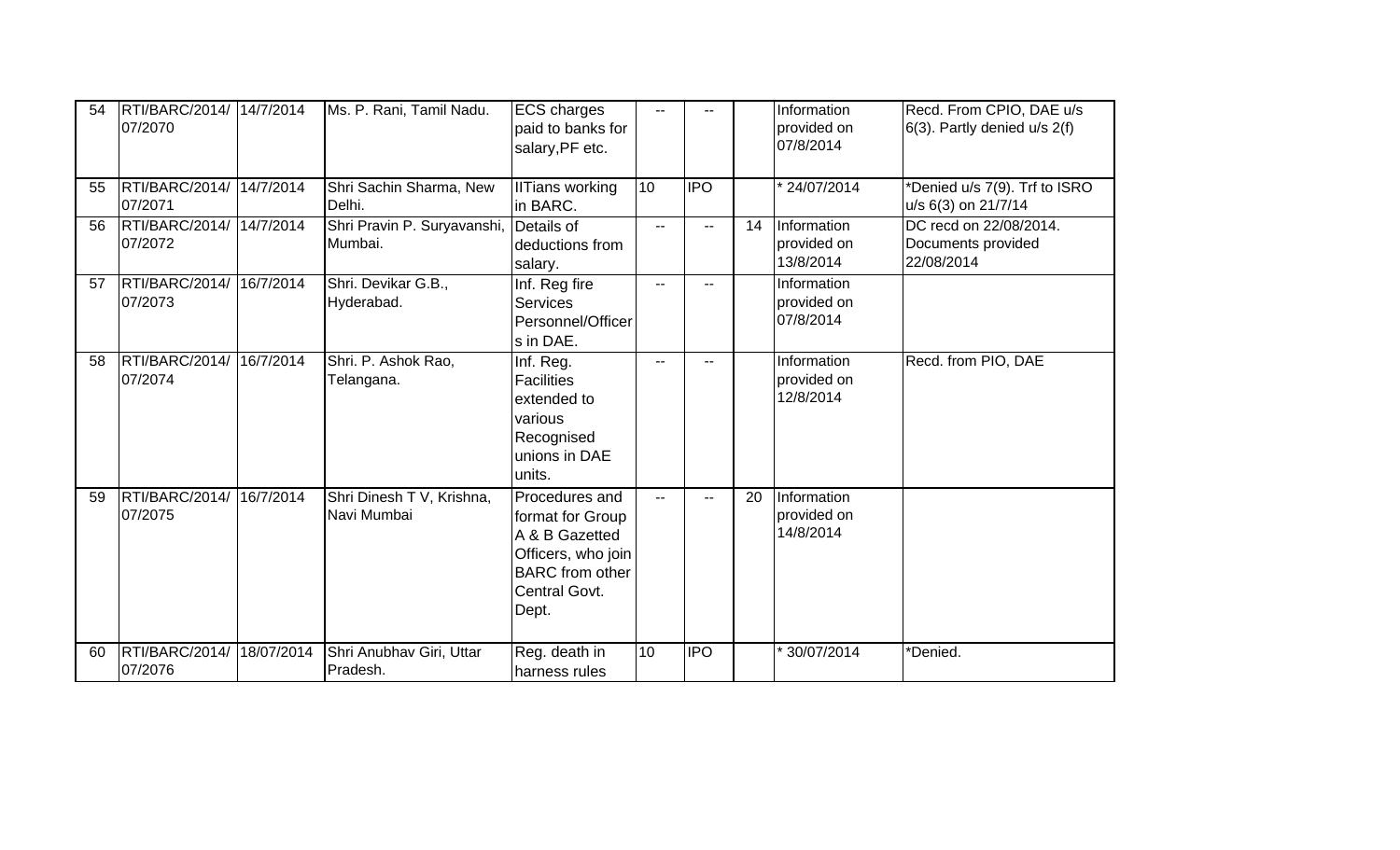| 61 | RTI/BARC/2014/ 22/07/2014<br>07/2077 |            | Shri Pandit R. Shende,<br>Maharashtra      | Inf. Reg.<br>guidelines/norms<br>of acquiring<br>higher<br>qualification |              |      | Information<br>provided on<br>8/8/2014  |                                                         |
|----|--------------------------------------|------------|--------------------------------------------|--------------------------------------------------------------------------|--------------|------|-----------------------------------------|---------------------------------------------------------|
| 62 | RTI/BARC/2014/<br>07/2078            | 23/07/2014 | Shri S. Vijayakumar, Tamil<br>Nadu         | Details reg. Cat-<br>II stipendiary<br>trainees                          | $- -$        |      | Information<br>provided on<br>13/8/2014 |                                                         |
| 63 | RTI/BARC/2014/<br>07/2079            | 23/07/2014 | Shri C. Chandrakumar,<br><b>Tamil Nadu</b> | Details reg. Cat-<br>II trainees                                         | $- -$        | $-$  | Information<br>provided on<br>12/8/2014 |                                                         |
| 64 | RTI/BARC/2014/<br>07/2080            | 23/07/2014 | Shri S Natarajan, Tamil<br>Nadu            | Inf. reg. details of<br>Cat-II trainees                                  | $\mathbf{u}$ | $-$  | Information<br>provided on<br>13/8/2014 |                                                         |
| 65 | RTI/BARC/2014/<br>07/2081            | 24/07/2014 | Mr.Santosh N. Waghmare,<br>Maharashtra     | Details reg.<br><b>BARC Official</b>                                     | --           |      | Information<br>provided on<br>11/8/2014 |                                                         |
| 66 | RTI/BARC/2014/<br>07/2082            | 24/07/2014 | Mr. Nisar Gaus, Mumbai                     | Details of<br>employees<br>appeared in DQE<br>(Civil Engg)               | $-$          |      | Information<br>provided on<br>19/8/2014 | Recd. from PIO, DAE u/s 6(3).<br>Partly denied u/s 7(9) |
| 67 | RTI/BARC/2014/<br>07/2083            | 25/07/2014 | Shri Chandan Hazra,<br>Kolkata.            | Details of<br>appointment on<br>Compassionate<br>grounds.                | $- -$        | $-1$ | Information<br>provided on<br>21/8/2014 | Recd. from PIO, DAE u/s 6(3).                           |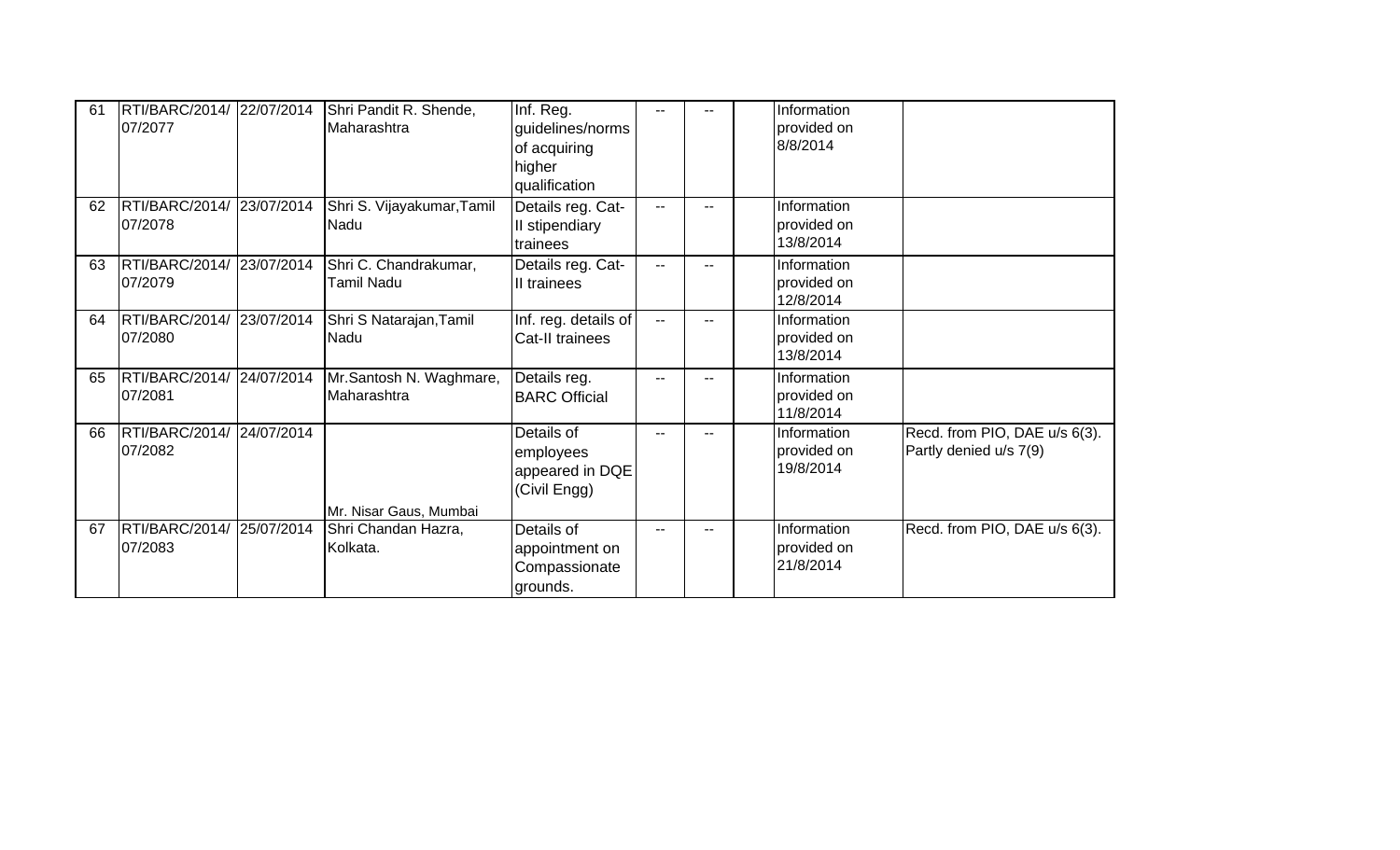| 68              | RTI/BARC/2014/ 25/07/2014<br>07/2084 |            | Shri B. Prasad, Andhra<br>Pradesh. | Copies of file<br>noting,<br>correspondence,<br>approvals,<br>TC&TSC orders,<br>DoPT orders and<br>connected<br>documents<br>including O.O<br>dated<br>15.06.2011. | 10                       |              | * 31/07/2014 | *Denied.                         |
|-----------------|--------------------------------------|------------|------------------------------------|--------------------------------------------------------------------------------------------------------------------------------------------------------------------|--------------------------|--------------|--------------|----------------------------------|
| 69              |                                      |            |                                    |                                                                                                                                                                    |                          |              |              |                                  |
| $\overline{70}$ |                                      |            |                                    |                                                                                                                                                                    |                          |              |              |                                  |
| 71              |                                      |            |                                    |                                                                                                                                                                    |                          |              |              |                                  |
| 72<br>73        |                                      |            |                                    |                                                                                                                                                                    |                          |              |              |                                  |
| $\overline{74}$ |                                      |            |                                    |                                                                                                                                                                    |                          |              |              |                                  |
| 75              | RTI/BARC/2014/                       | 25/07/2014 | Shri Upendra Kumar                 | Information                                                                                                                                                        |                          |              | Information  |                                  |
|                 | 07/2085                              |            | Sharma, Rajasthan.                 | regarding Work                                                                                                                                                     |                          |              | provided on  |                                  |
|                 |                                      |            |                                    | Assistant 'A'                                                                                                                                                      |                          |              | 14/8/2014    |                                  |
|                 |                                      |            |                                    | exam.                                                                                                                                                              |                          |              |              |                                  |
| 76              | RTI/BARC/2014/                       | 28/07/2014 | Ms. Surabhi Gautam,                | Inf. Reg. Email                                                                                                                                                    | $\overline{\phantom{a}}$ | $-$          | *8/8/2014    | Recd. From CPIO, DAE u/s         |
|                 | 07/2086                              |            | Madhya Pradesh.                    | ID.                                                                                                                                                                |                          |              |              | 6(3). *Denied                    |
| 77              | RTI/BARC/2014/                       | 28/07/2014 | Shri. Manish L. Kasbekar,          | Inf. Reg. Pay                                                                                                                                                      | $\overline{\phantom{a}}$ | --           | *21/8/2014   | *Denied                          |
|                 | 07/2087                              |            | Rajasthan.                         | fixation for the                                                                                                                                                   |                          |              |              |                                  |
|                 |                                      |            |                                    | post of Sub-                                                                                                                                                       |                          |              |              |                                  |
|                 | RTI/BARC/2014/                       | 30/07/2014 |                                    | Officer/B1.                                                                                                                                                        |                          |              | Information  |                                  |
| 78              | 07/2088                              |            | Shri. Pandit R Shende,<br>Mumbai.  | Reg. acquiring<br>additional                                                                                                                                       | $\sim$ $\sim$            | $\mathbf{u}$ | provided on  | Recd. From CPIO, DAE u/s<br>6(3) |
|                 |                                      |            |                                    | qualification &                                                                                                                                                    |                          |              | 18/8/2014    |                                  |
|                 |                                      |            |                                    | <b>DQE</b>                                                                                                                                                         |                          |              |              |                                  |
|                 |                                      |            |                                    |                                                                                                                                                                    |                          |              |              |                                  |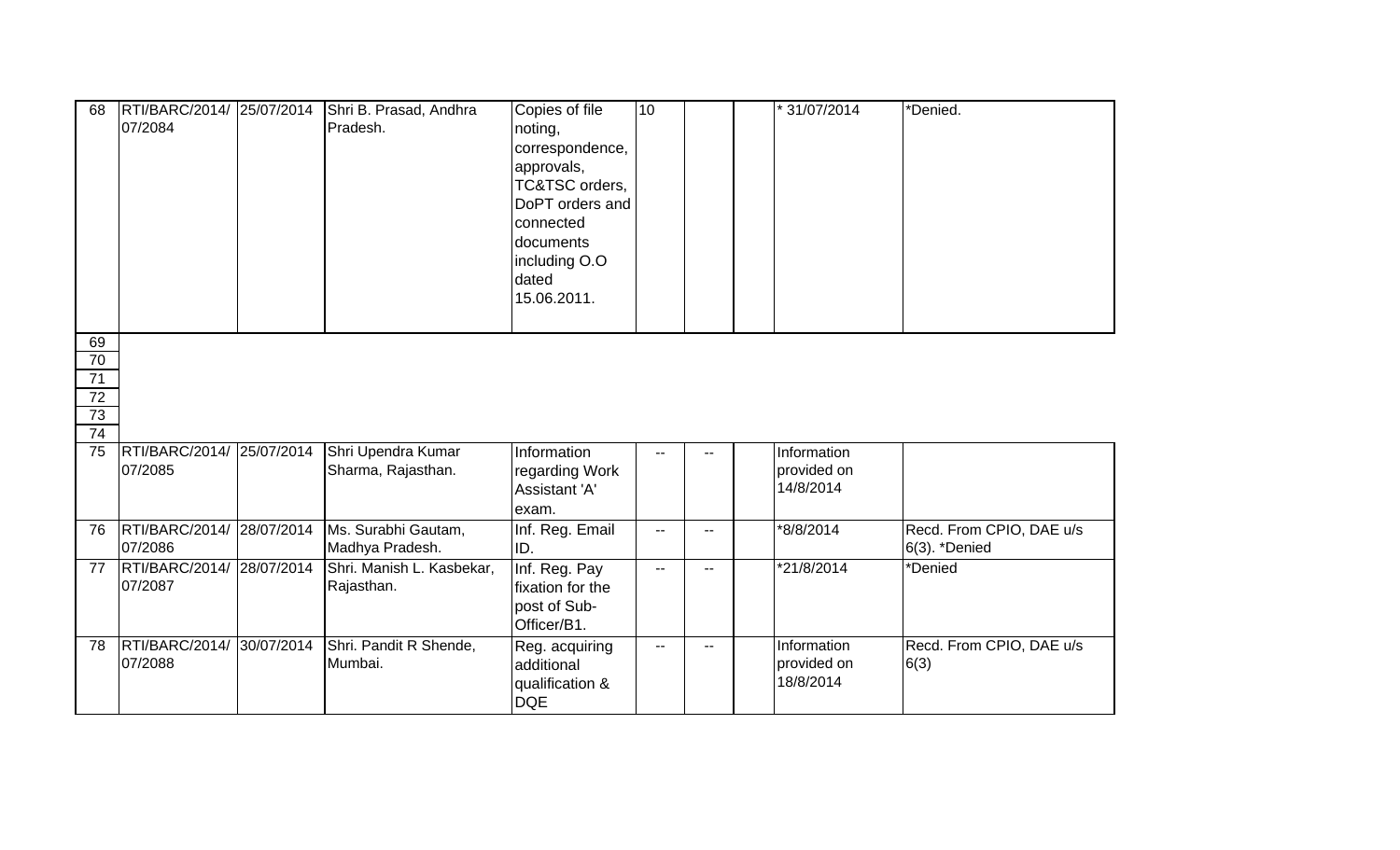| 79 | RTI/BARC/2014/<br>08/2089 | 08/01/2014 Shri. K.V. Nazare, Mumbai.                 | Inf. Reg. BARC<br>employee                                                                                | 10             | Cash       |    | Information<br>provided on<br>26/8/2014      |                                                                                                                                     |
|----|---------------------------|-------------------------------------------------------|-----------------------------------------------------------------------------------------------------------|----------------|------------|----|----------------------------------------------|-------------------------------------------------------------------------------------------------------------------------------------|
| 80 | RTI/BARC/2014/<br>08/2090 | 08/01/2014 Shri. Arun Kumar, Tamil<br>Nadu.           | Details of FR SR<br>rules governing<br>accomodation of<br>husband and<br>wife working in<br>Govt. service |                |            |    | **5/8/2014                                   | Recd. From CPIO, DAE u/s<br>6(3). ** Trf to PIO, DCS&EM u/s<br>6(3) on 5/8/14                                                       |
| 81 | RTI/BARC/2014/<br>08/2091 | 08/04/2014 Shri. Siddharth datta, Navi<br>Mumbai.     | Copy of Medical<br>Report                                                                                 |                |            |    | *20/08/2014                                  | Recd. From CPIO, DAE u/s<br>$6(3)$ .* Denied u/s $8(1)(e)$                                                                          |
| 82 | RTI/BARC/2014/<br>08/2092 | 08/04/2014 Shri. Vivek Monteiro,<br>Mumbai.           | Inf. Reg.<br>Calculation of<br>cost of<br>Electricity.                                                    | 10             | <b>IPO</b> |    | $*$ 8/8/2014                                 | **Trf to CPIO, DAE pertaining<br>to pt. 4.(a) & Trf. To CPIO,<br>NPCIL, Mumbai pertaining to<br>pt. $4.(b)$ & $4.(c)$ . File closed |
| 83 | RTI/BARC/2014/<br>08/2093 | 08/04/2014 Shri. Ganesh Kisan Khatal,<br>Navi Mumbai. | Inf. Reg. Court<br>Order.                                                                                 | $\mathbf{u}$   | ---        |    | *12/09/2014                                  | Fee not recd. File closed                                                                                                           |
| 84 | RTI/BARC/2014/<br>08/2094 | 08/04/2014 Shri Manohar Pai, Mumbai.                  | Inf. Reg. Action<br>taken on the<br>letters.                                                              | 10             | Cash       |    | $*7/8/2014$                                  | **Trf to CPIO, PSU, DAE u/s<br>$6(3)$ .                                                                                             |
| 85 | RTI/BARC/2014/<br>08/2095 | 08/07/2014   Ms. Nidhi Gupta, Mumbai.                 | Information<br>regarding self                                                                             | $\overline{a}$ | ---        |    | 412 Information<br>provided on<br>3/09/2014. | Recd. from PIO, DAE u/s 6(3).<br>Partly denied                                                                                      |
| 86 | RTI/BARC/2014/<br>08/2096 | 08/07/2014 Shri S. Selvanathan,<br>Tamilnadu.         | Grading<br>relaxation for<br>additional<br>qualification                                                  |                |            |    | Information<br>provided on<br>22/08/2014     | Recd. from PIO, DAE u/s 6(3)                                                                                                        |
| 87 | RTI/BARC/2014/<br>08/2097 | 08/07/2014 Shri P Ashok Rao, Andhra<br>Pradesh.       | Information<br>regarding Norms<br>Committee                                                               | $\sim$ $\sim$  | $---$      | 20 | Information<br>provided on<br>4/09/2014.     | DC. Received and documents<br>provided                                                                                              |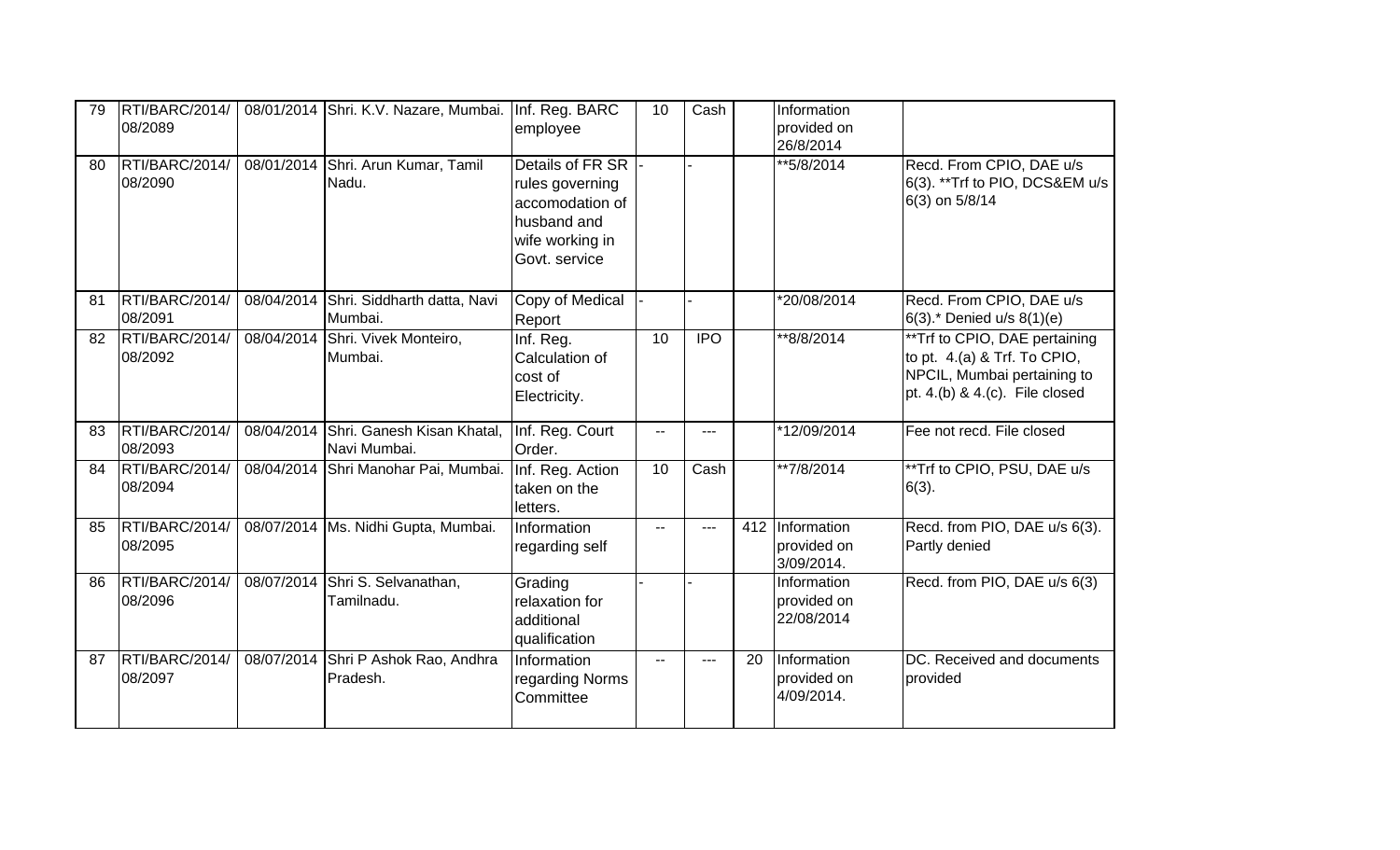| 88 | RTI/BARC/2014/<br>08/2098 | 08/08/2014 | Shri. Deepak Bhikaji<br>Waghmare, Mumbai.                      | Details of<br>Catering Staff.                                             | 10             | Cash       | 6 Information<br>provided on<br>22/08/2014       | DC. Received and documents<br>provided                     |
|----|---------------------------|------------|----------------------------------------------------------------|---------------------------------------------------------------------------|----------------|------------|--------------------------------------------------|------------------------------------------------------------|
| 89 | RTI/BARC/2014/<br>08/2099 |            | 08/11/2014 Shri Atul C. Tawde,<br>Mumbai.                      | Inf. Reg. BARC<br>employees                                               | $- -$          | ---        | <b>Information</b><br>provided on<br>10/09/2014. |                                                            |
| 90 | RTI/BARC/2014/<br>08/2100 |            | 08/12/2014 Shri P. Sekar, Chennai.                             | Information<br>regarding<br>vechicle entry<br>permit for BARC,<br>Mumbai  | $\mathbf{u}$   | ---        | Information<br>provided on<br>01/09/2014.        | Recd. from PIO, DAE<br>pertaining to point no.4(a)         |
| 91 | RTI/BARC/2014/<br>08/2101 |            | 08/12/2014 Shri Ganesh Babu S., Tamil Details of CAT-2<br>Nadu | trainees                                                                  | $\overline{a}$ |            | Information<br>provided on<br>10/09/2014.        | Recd. from PIO, DAE u/s 6(3).<br>Partly denied u/s.8(1)(a) |
| 92 | RTI/BARC/2014/<br>08/2102 |            | 08/12/2014 Shri Suresh Narayanswamy Inf. reg.<br>Arcot, Mumbai | reimbursement<br>under CEA                                                | $\mathbf{u}$   |            | *05/09/2014.                                     | *Denied u/s 2(f)                                           |
| 93 | RTI/BARC/2014/<br>08/2103 | 08/12/2014 | Shri Nitin N. Gurbhele,<br>Maharashtra                         | Details of Steno<br>Gr-II exam                                            | 10             | <b>IPO</b> | Information<br>provided on<br>26/8/2014          |                                                            |
| 94 | RTI/BARC/2014/<br>08/2104 |            | 08/12/2014 Ms. Ratna Kumari Karn,<br><b>Bihar</b>              | Details of<br>recruitment for the<br>post of 'Chemical<br>Plant Operator' | $\sim$ $\sim$  |            | Information<br>provided on<br>11/09/2014.        | Recd. from PIO, DAE u/s 6(3)                               |
| 95 | RTI/BARC/2014/<br>08/2105 | 08/12/2014 | Shri. Sanjay Singh,<br>Vishakhapatnam.                         | Details of work<br>assigned to<br>SO/C                                    | $\mathbf{u}$   | ---        | Information<br>provided on<br>03/09/2014.        | Recd. From CPIO, Vizag u/s.<br>6(3)                        |
| 96 | RTI/BARC/2014/<br>08/2106 |            | 14/08/2014 Shri. Kanaksinh P Gohil,<br>Gujarat                 | Inf. Reg<br>weightage of<br>training period<br>for Tradesman/B            | $\sim$         |            | Information<br>provided on<br>04/09/2014.        | Recd. from PIO, DAE u/s 6(3)                               |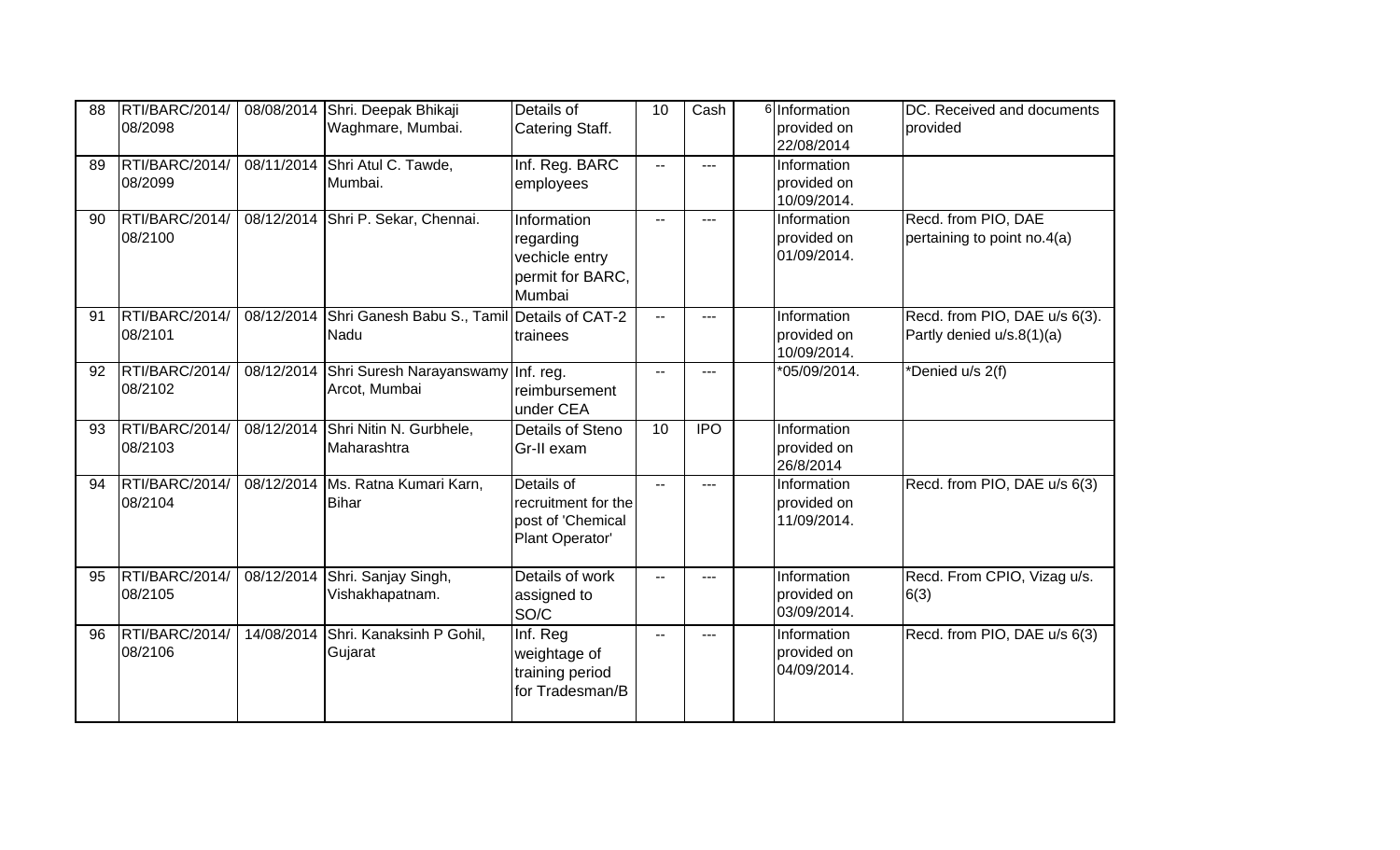| 97  | RTI/BARC/2014/<br>08/2107     | 18/08/2014 Shri. P. Arun Kumar, Tamil<br>Nadu.          | Details of FR SR<br>rules governing<br>accomodation of<br>husband and<br>wife working in<br>Govt. service |                          |                                |    | **19/08/2014                              | Recd. from PIO, DAE u/s 6(3)<br>**Trfd. To PIO, DCS&EM u/s<br>6(3) |
|-----|-------------------------------|---------------------------------------------------------|-----------------------------------------------------------------------------------------------------------|--------------------------|--------------------------------|----|-------------------------------------------|--------------------------------------------------------------------|
| 98  | RTI/BARC/2014/<br>08/2108     | 18/08/2014 Shri. Sanjiban De, Mumbai.                   | Details Reg. A-1<br>gradings of<br>APAR of<br>employees of<br><b>RRDPD</b>                                | $\overline{a}$           |                                |    | *04/09/2014                               | *Denied                                                            |
| 99  | RTI/BARC/2014/<br>08/2109     | 18/08/2014 Shri. Sukhram Meena,<br>Rajasthan.           | Details of<br>retirement dues                                                                             | --                       | ---                            |    | Information<br>provided on<br>11/09/2014. |                                                                    |
| 100 | RTI/BARC/2014/<br>08/2110     | 18/08/2014   Dr. Nishikant Avinash<br>Damle, New Delhi. | Details of RSO-<br><b>Nuclear Medicine</b><br>exam                                                        | $\mathbf{u}$             | $---$                          |    | Information<br>provided on<br>09/09/2014. | Partly denied u/s 7(9)                                             |
| 101 | RTI/BARC/2014/<br>08/2111     | 18/08/2014 Shri. P. Arun Kumar, Tamil<br>Nadu.          | Details of FR SR<br>allotment rules                                                                       |                          |                                |    | **22/08/2014                              | Recd. from PIO, DAE u/s 6(3)<br>**Trfd. To PIO, DCS&EM u/s<br>6(3) |
|     | 102 RTI/BARC/2014/<br>08/2112 | 18/08/2014 Mrs. Sharmila, Rajasthan.                    | Infn regarding<br>expiration of<br>panel of selected<br>candidates and<br>joining time                    | $-$                      | $---$                          |    | Information<br>provided on<br>04/09/2014. |                                                                    |
| 103 | RTI/BARC/2014/<br>08/2113     | 18/08/2014 Shri Vikas K. Telang, Navi<br>Mumbai.        | <b>Copies of APAR</b>                                                                                     | $\overline{\phantom{a}}$ | ---                            | 28 | Information<br>provided on<br>01/09/2014. | DC. received and documents<br>provided                             |
| 104 | RTI/BARC/2014/<br>08/2114     | 21/08/2014 Shri G. Sundarrajan,<br>Chennai.             | Information reg.<br>Throium based<br>reactors.                                                            | $\mathbf{u}$             | Paid<br>at<br><b>IGCA</b><br>R |    | Information<br>provided on<br>26/8/2014   | Recd. From PIO, IGCAR u/s.<br>6(3)                                 |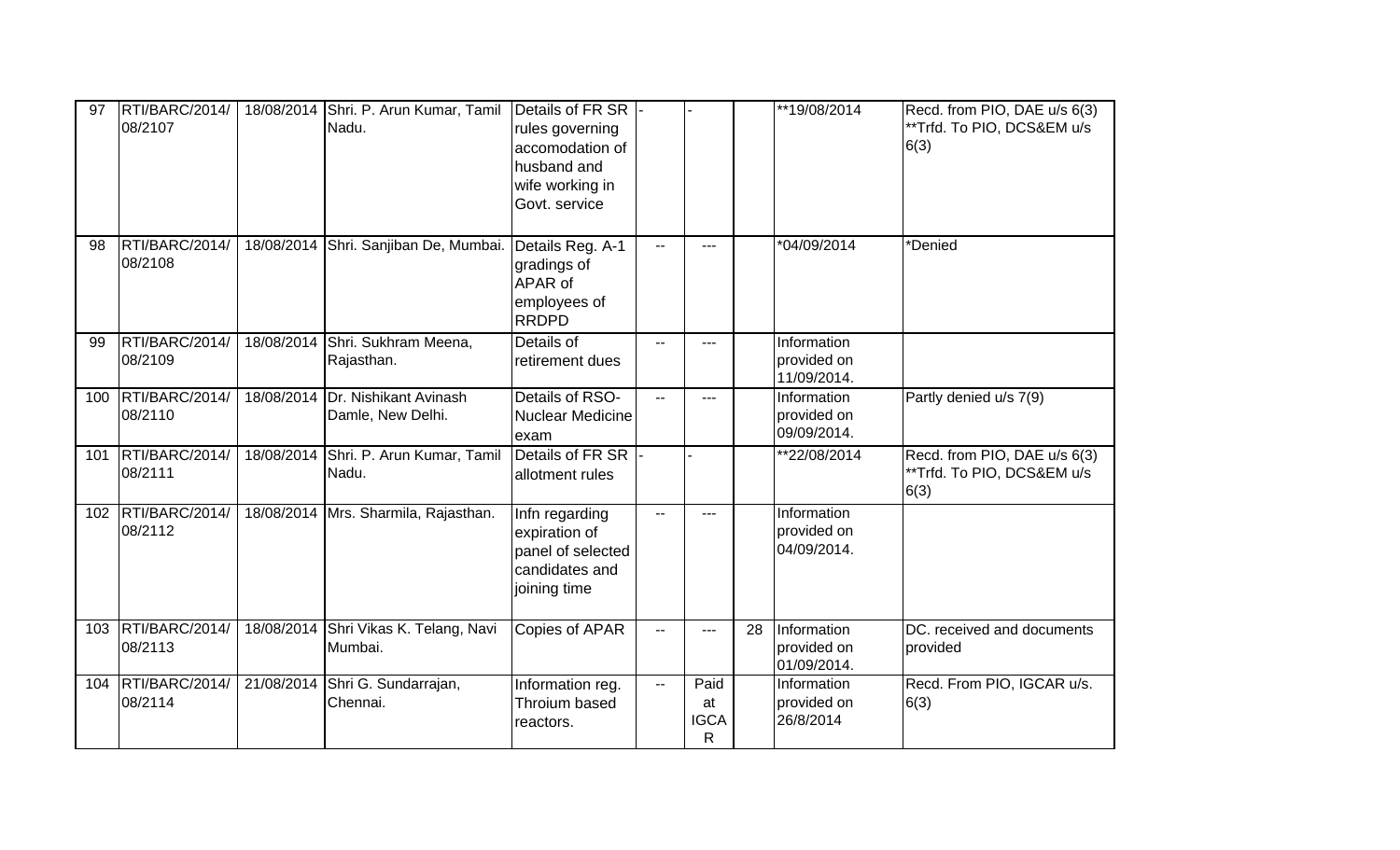| 105 | RTI/BARC/2014/<br>08/2115     |           | 19/08/2014 Mr. Madhukar S. Gomane,<br>Mumbai.            | Infn. regarding<br>land acquired by<br><b>BARC</b>                                                                       | 10            | cash |    | **22/08/2014                              | **Trfd to PIO, DCSEM u/s 6(3)<br>on 22/08/2014                                                             |
|-----|-------------------------------|-----------|----------------------------------------------------------|--------------------------------------------------------------------------------------------------------------------------|---------------|------|----|-------------------------------------------|------------------------------------------------------------------------------------------------------------|
| 106 | RTI/BARC/2014/<br>08/2116     | 21/8/2014 | Shri Iqbal Singh Kalsi,<br>Chandigarh.                   | Request for MOU<br>agreement<br>regarding<br>research project                                                            | $\sim$ $\sim$ | $-$  |    | *19/09/2014                               | *Denied u/s 8(1)(a)                                                                                        |
|     | 107 RTI/BARC/2014/<br>08/2117 | 21/8/2014 | Dr. Vivek Monteiro,<br>Mumbai.                           | Inf. reg<br>radioactive<br>elements in<br><b>Nuclear Power</b><br>Plant                                                  | $-1$          | ---  |    | Information<br>provided on<br>30/09/2014. | Recd. u/s 6(3) from CPIO,<br>NPCIL. Interim reply given on<br>19/09/2014                                   |
| 108 | RTI/BARC/2014/<br>08/2118     | 22/8/2014 | Shri Rishi Kohli, Gujarat.                               | Inf. reg. central<br>govt. employees<br>of BARC                                                                          | --            |      |    | *15/09/2014.                              | Recd. from PIO, DAE.<br>**Trf<br>to BARC constituent units on<br>26/8/2014.<br>*Denied u/s<br>7(9)88(1)(j) |
| 109 | RTI/BARC/2014/<br>08/2119     | 18/8/2014 | Smt. Sushma Alaguvadivel, Details of SC/ST<br>TamilNadu. | Cell                                                                                                                     | --            | ---  | 10 | Information<br>provided on<br>01/09/2014. | Recd. u/s 6(3) from PIO<br>BARCF, Kalpakkam w.r.t. point<br>no. 1                                          |
| 110 | RTI/BARC/2014/<br>08/2120     |           | 25/08/2014 Shri A.C. Tawde, Mumbai.                      | Copy of circulars<br>relating to NRPS,<br>NDA, ACO, Mid<br>term shift,<br><b>General Shift</b><br>and RTC shift<br>staff | $\mathbf{u}$  | ---  |    | Information<br>provided on<br>01/09/2014. |                                                                                                            |
| 111 | RTI/BARC/2014/<br>08/2121     |           | 25/08/2014 Shri. Nikhilesh Kumar Rai,<br>Indore.         | DQE question<br>papers for 2009<br>and 2010 and<br>marks obtained<br>by self                                             | ۰.            | ---  | 64 | Information<br>provided on<br>09/09/2014. | Partly denied u/s 8(1)(d)                                                                                  |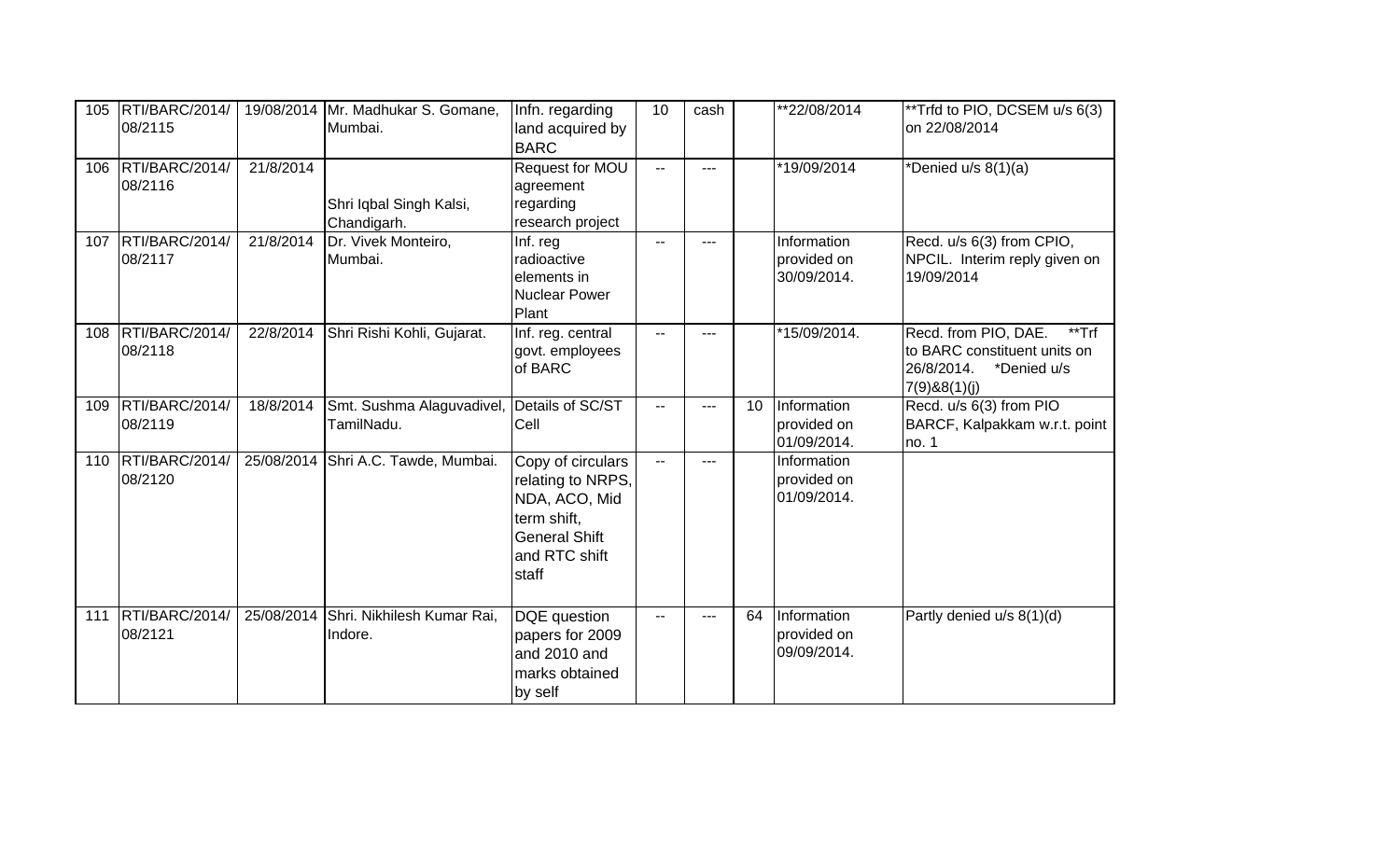|     | 112   RTI/BARC/2014/<br>08/2122 |            | 25/08/2014 Shri Vijeesh C.P., Tamil<br>Nadu.              | Copy of answer<br>sheet of section<br><b>B STPT-SA-2014</b>                                                                                                                   | $- -$                    | $---$ | Information<br>provided on<br>19/09/2014. |                                               |
|-----|---------------------------------|------------|-----------------------------------------------------------|-------------------------------------------------------------------------------------------------------------------------------------------------------------------------------|--------------------------|-------|-------------------------------------------|-----------------------------------------------|
|     | 113 RTI/BARC/2014<br>/08/2123   |            | 25/08/2014 Shri M. Domesa,<br>Karnataka.                  | Details of Safety<br>Officer in BARC                                                                                                                                          | $\overline{\phantom{a}}$ | ---   | Information<br>provided on<br>24/09/2014. |                                               |
|     | 114   RTI/BARC/2014<br>/08/2124 |            | 25/08/2014 Shri Anand Ballabh,<br>Maharashtra.            | Copies of APAR                                                                                                                                                                | $-$                      | ---   | Information<br>provided on<br>24/09/2014. | Recd. from PIO, Tarapur                       |
|     | 115 RTI/BARC/2014<br>/08/2125   |            | 26/08/2014 Shri. Akondi V V N<br>Prasad, Telangana State. | Copies of<br>Answer sheet of<br>self for STPT-TO-<br>2014                                                                                                                     | --                       | ---   | Information<br>provided on<br>16/09/2014. |                                               |
| 116 | RTI/BARC/2014<br>/08/2126       |            | 26/08/2014 Shri A. Maheswaran,<br>Tamil Nadu.             | Information<br>regarding<br>promotion                                                                                                                                         | $- -$                    | ---   | Information<br>provided on<br>24/09/2014. | Partly denied u/s 2(f)                        |
|     | 117   RTI/BARC/2014<br>/08/2127 |            | 26/08/2014 Shri Nilesh T. Pawar,<br>Trombay.              | <b>Documents</b><br>relating to Case<br>No. 2587/2013<br>filed by Smt.<br>Priya Gaonkar,<br><b>UDC, RRMD with</b><br>"Maharashtra<br><b>State</b><br>Commission for<br>Women" | $\mathbf{u}$             | $---$ | **02/09/2014.                             | **Trf to Maharashtra State<br>Comm. u/s 6(3)  |
| 118 | RTI/BARC/2014<br>/09/2128       | 09/01/2014 | Shri. Pravin Ganpat Patil,<br>Mumbai                      | Information<br>regarding<br><b>Corporate Social</b><br>Responsibility.                                                                                                        | 10                       |       | Information<br>provided on<br>09/09/2014. | **Trf. to constituents units on<br>03/09/2014 |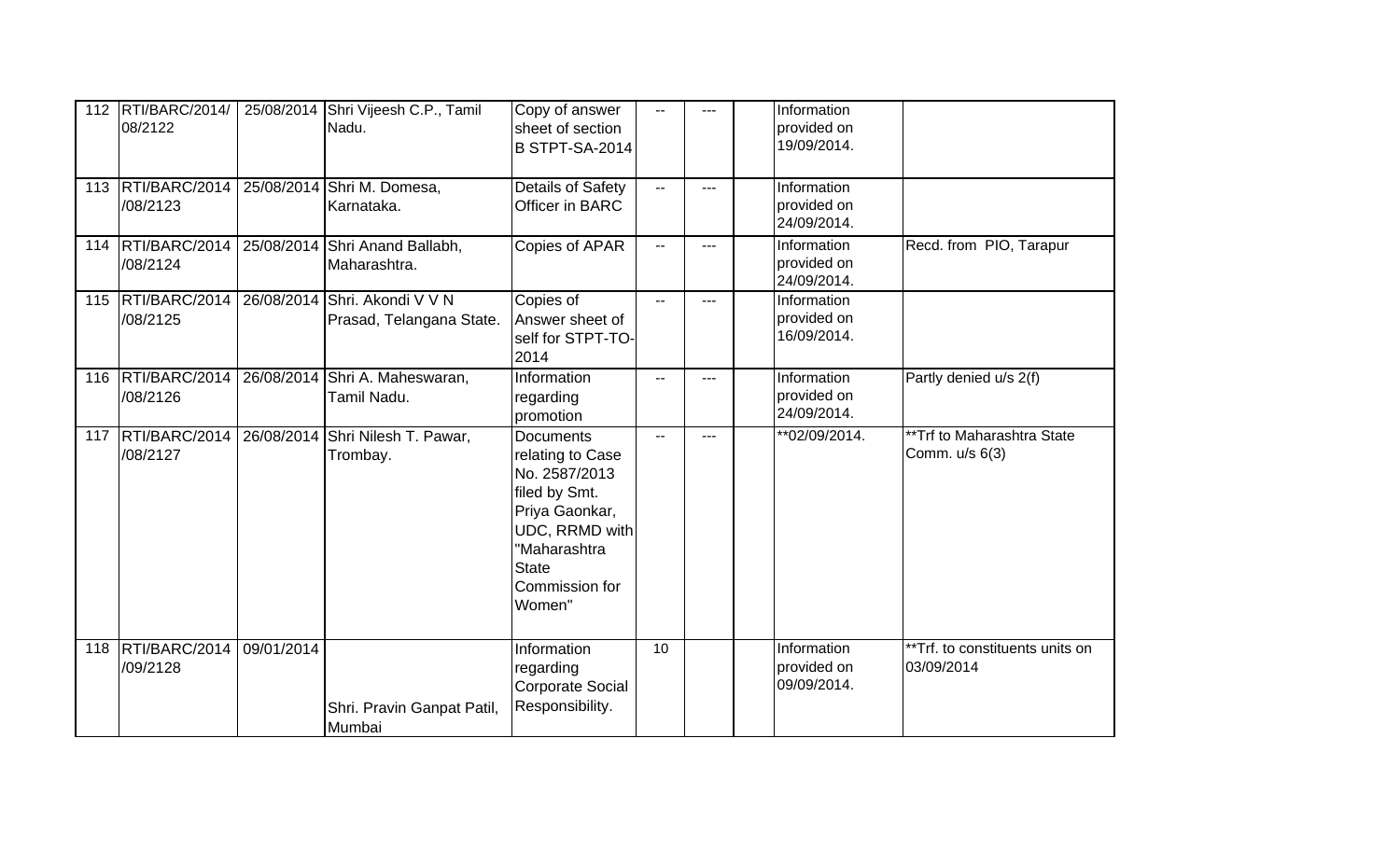| 119 | /09/2129                      |            | RTI/BARC/2014   09/01/2014 Shri Sanjiban De,<br>Trombay                 | Copy of circular                                                                                              | 10 |    | Information<br>provided on<br>25/09/2014. |                                        |
|-----|-------------------------------|------------|-------------------------------------------------------------------------|---------------------------------------------------------------------------------------------------------------|----|----|-------------------------------------------|----------------------------------------|
| 120 | /09/2130                      |            | RTI/BARC/2014   09/01/2014 Shri Sanjiban De,<br>Trombay                 | Copy of APAR<br>from the<br>assessment year<br>01.07.2008 to<br>31.06.2014                                    | 10 | 64 | Information<br>provided on<br>15/09/2014. | Dc. received and documents<br>provided |
| 121 | /09/2131                      |            | RTI/BARC/2014   09/01/2014 Shri Satish Kumar Yadav,<br>Thane            | Infn. regarding<br>marks in the<br>written exam for<br>All India<br><b>OCES/DGFS</b>                          | 10 |    | Information<br>provided on<br>16/09/2014. |                                        |
|     | /09/2132                      |            | 122   RTI/BARC/2014   09/01/2014   Shri. C.B. Pachauri, Agra            | Information<br>regarding<br>promotion                                                                         | 20 |    | Information<br>provided on<br>04/09/2014. | Partly denied u/s 2(f)                 |
| 123 | RTI/BARC/2014<br>/09/2133     | 09/01/2014 | Shri. Vijayaraghavan,<br>Chennai                                        | Copies of<br>Promotion norms<br>applicable to<br>graduate<br>engineers with<br>BE/Btech/AMIE<br>qualification |    |    | Information<br>provided on<br>25/09/2014. | Recd. from PIO, DAE                    |
|     | 124 RTI/BARC/2014<br>/09/2134 | 09/02/2014 | Dr. Mary Kiran Kumar,<br>Bangalore                                      | Details of<br>promotion norms                                                                                 | 10 |    | Information<br>provided on<br>26/09/2014. |                                        |
|     | /09/2135                      |            | 125   RTI/BARC/2014   09/04/2014 Shri. Prashant Ashok<br>Londhe, Nashik | Copy of<br>correspondence<br>with self                                                                        | 10 |    | Information<br>provided on<br>18/09/2014. |                                        |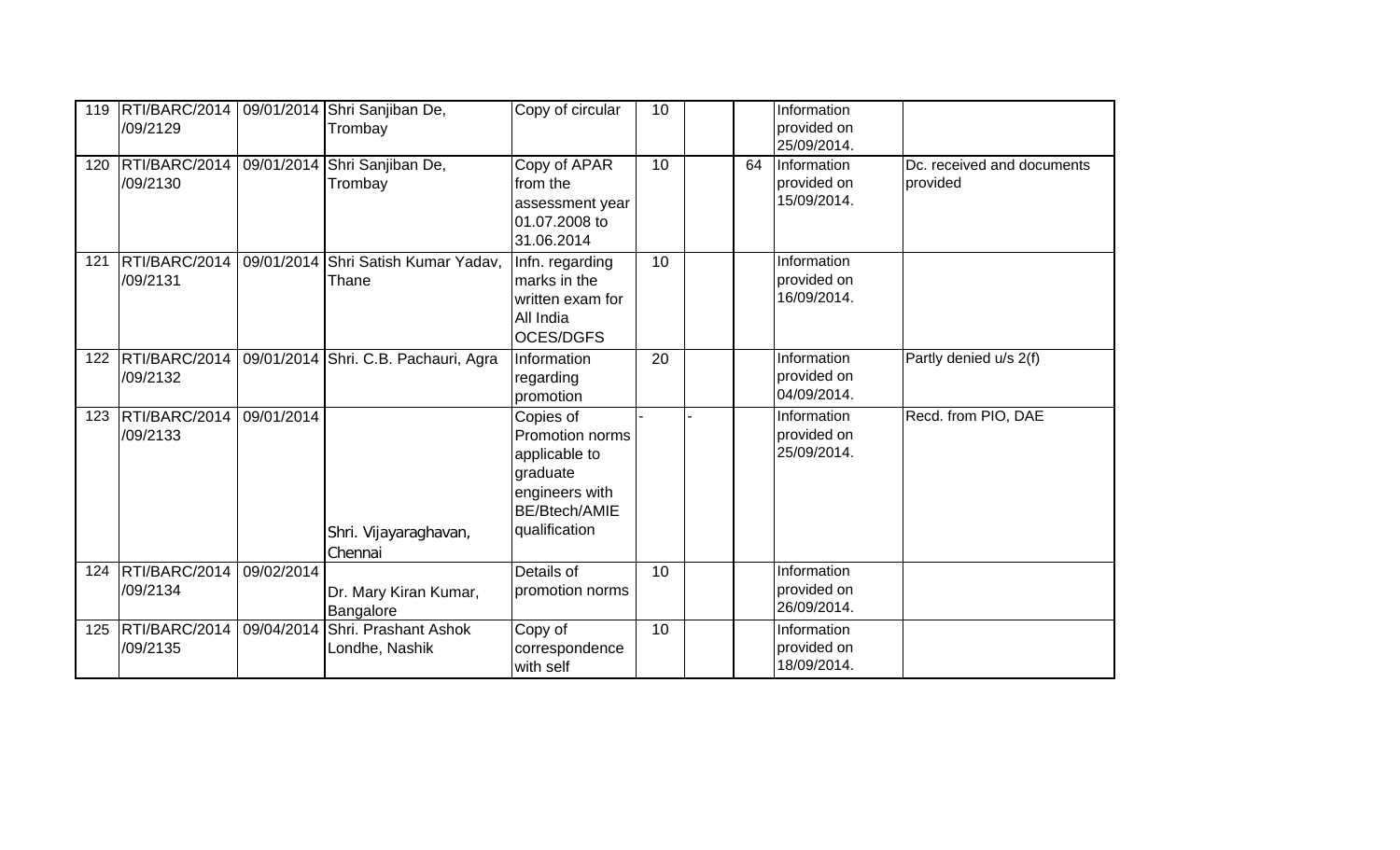| 126 | /09/2136                                             | RTI/BARC/2014   09/04/2014 Shri. Prashant Ashok<br>Londhe, Nashik    | <b>Copies of Postal</b><br>correspondence<br>and their<br>acknowledgeme<br>nts. | 10             |    | *18/09/2014.                              | *Denied u/s 8(1)(h)                   |
|-----|------------------------------------------------------|----------------------------------------------------------------------|---------------------------------------------------------------------------------|----------------|----|-------------------------------------------|---------------------------------------|
| 127 | RTI/BARC/2014   09/04/2014 Shri. Harshad<br>/09/2137 | pranshanker Vyas, Navi<br>Mumbai                                     | list and copies of<br>correspondence<br>exchanged<br>between BARC<br>& BARCOA   | 10             |    | Information<br>provided on<br>10/09/2014. |                                       |
| 128 | /09/2138                                             | RTI/BARC/2014   09/04/2014 Shri. Anjan Kumar<br>Chander, Mumbai      | Information reg.<br><b>APAR</b>                                                 | 10             | 20 | Information<br>provided on<br>25/09/2014. | DC received and documents<br>provided |
| 129 | /09/2139                                             | RTI/BARC/2014 09/04/2014 Dr. D.N. Yadav, Mumbai                      | Certified copies<br>of Dossier                                                  | 10             |    | <b>Under Process</b>                      | DC received and documents<br>provided |
| 130 | /09/2140                                             | RTI/BARC/2014   09/04/2014 Shri. Madhukar gopala<br>bodke, Mumbai    | Information reg.<br><b>BARC</b> employee                                        | $\overline{a}$ |    | <b>Under Process</b>                      | Letter for fee issued on.<br>9/9/2014 |
| 131 | /09/2141                                             | RTI/BARC/2014   09/04/2014 Smt. Sunananda Mehta,<br><b>New Delhi</b> | Information<br>regarding<br>Jaduguda mines,<br>Jharkhand                        | 10             |    | <b>Under Process</b>                      | #Interim reply given on<br>2/10/2014  |
|     | 132 RTI/BARC/2014<br>/09/2142                        | 09/04/2014 Shri Ashok. S. Mungekar,<br>Mumbai                        | Information<br>regarding opeing<br>of Hospital gate.                            | 10             |    | <b>Under Process</b>                      | Fee recd on 12/09/2014.               |
| 133 | RTI/BARC/2014<br>/09/2143                            | 09/04/2014 Shri. R.P. Gaikwad, Palghar Certified copies              | of letters                                                                      | L.             |    | Information<br>provided on<br>26/09/2014. | Recd. From PIO, Tarapur u/s<br>6(3)   |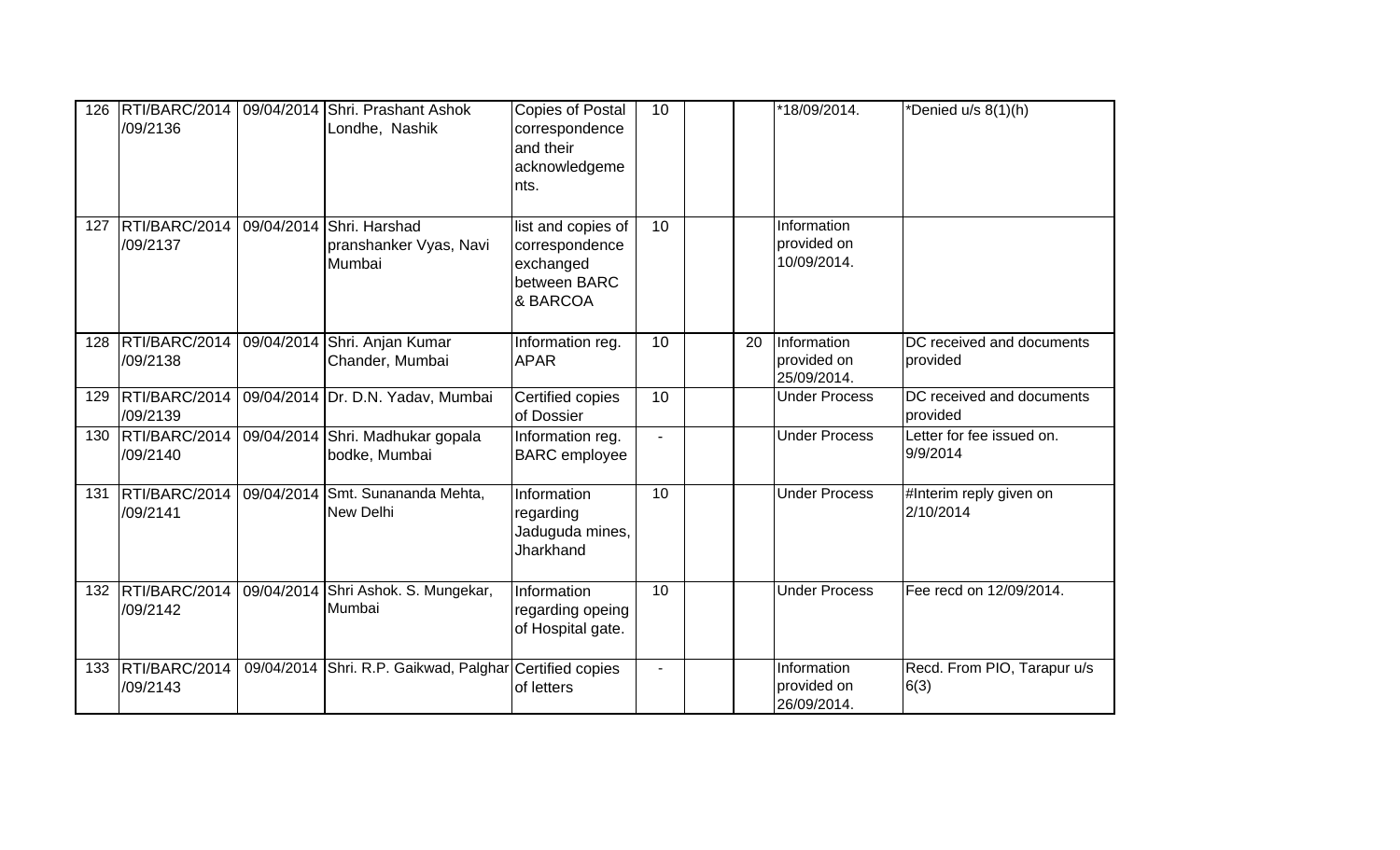| 134 | RTI/BARC/2014<br>/09/2144     |            | 09/08/2014 Ms. Pushpita Som, West<br>Bengal     | Details of powers<br>of authority for<br>proceeding any<br>legal case. | 10     | <b>Under Process</b>                      |                                                              |
|-----|-------------------------------|------------|-------------------------------------------------|------------------------------------------------------------------------|--------|-------------------------------------------|--------------------------------------------------------------|
| 135 | RTI/BARC/2014<br>/09/2145     | 09/08/2014 | Smt. Kajari Sarkar, Dist-<br>Dakshin Dinajpur   | Details of<br>placement of<br>TSO/SO after<br>training.                | 10     | <b>Under Process</b>                      | **Trf. to PIO, HBNI pt.(5) on<br>15/09/2014                  |
|     | 136 RTI/BARC/2014<br>/09/2146 |            | 09/08/2014 Smt. Viji KV, Sreechakram,<br>Kerala | Information<br>regarding salary<br>details                             |        | <b>Under Process</b>                      |                                                              |
|     | 137 RTI/BARC/2014<br>/09/2147 |            | 09/08/2014 Shri Manish Kaurav, Kota             | Details of band<br>pay and grade<br>pay                                | 10     | Information<br>provided on<br>18/09/2014. | Recd from PIO, DAE                                           |
|     | 138 RTI/BARC/2014<br>/09/2148 |            | 09/09/2014 Shri S.K. Singh, Trombay             | Certified copy of<br>APAR and<br>related<br>information                | 10     | *22/09/2014.                              | Recd from PIO, DAE<br>*Application withdrawn File<br>closed. |
| 139 | RTI/BARC/2014<br>/09/2149     | 09/09/2014 | Shri Nitin N. Gurbhele,<br>Thane                | Information<br>regarding Steno<br>Gr.II Exam<br>results.               | 10     | <b>Under Process</b>                      | Partly denied u/s 8(1)(j)                                    |
| 140 | RTI/BARC/2014<br>/09/2150     |            | 09/09/2014 Shri. B. Prasad, Telangana<br>State. | Copy of TC/TSC<br>order w.r.t Pris (I)                                 | $\sim$ | <b>Under Process</b>                      | Letter for fee issued on<br>12/09/2014                       |
| 141 | RTI/BARC/2014<br>/09/2151     |            | 09/09/2014 Shri M.C. Goel, Mumbai               | Details of<br>Government<br>vehicles                                   | 10     | <b>Under Process</b>                      |                                                              |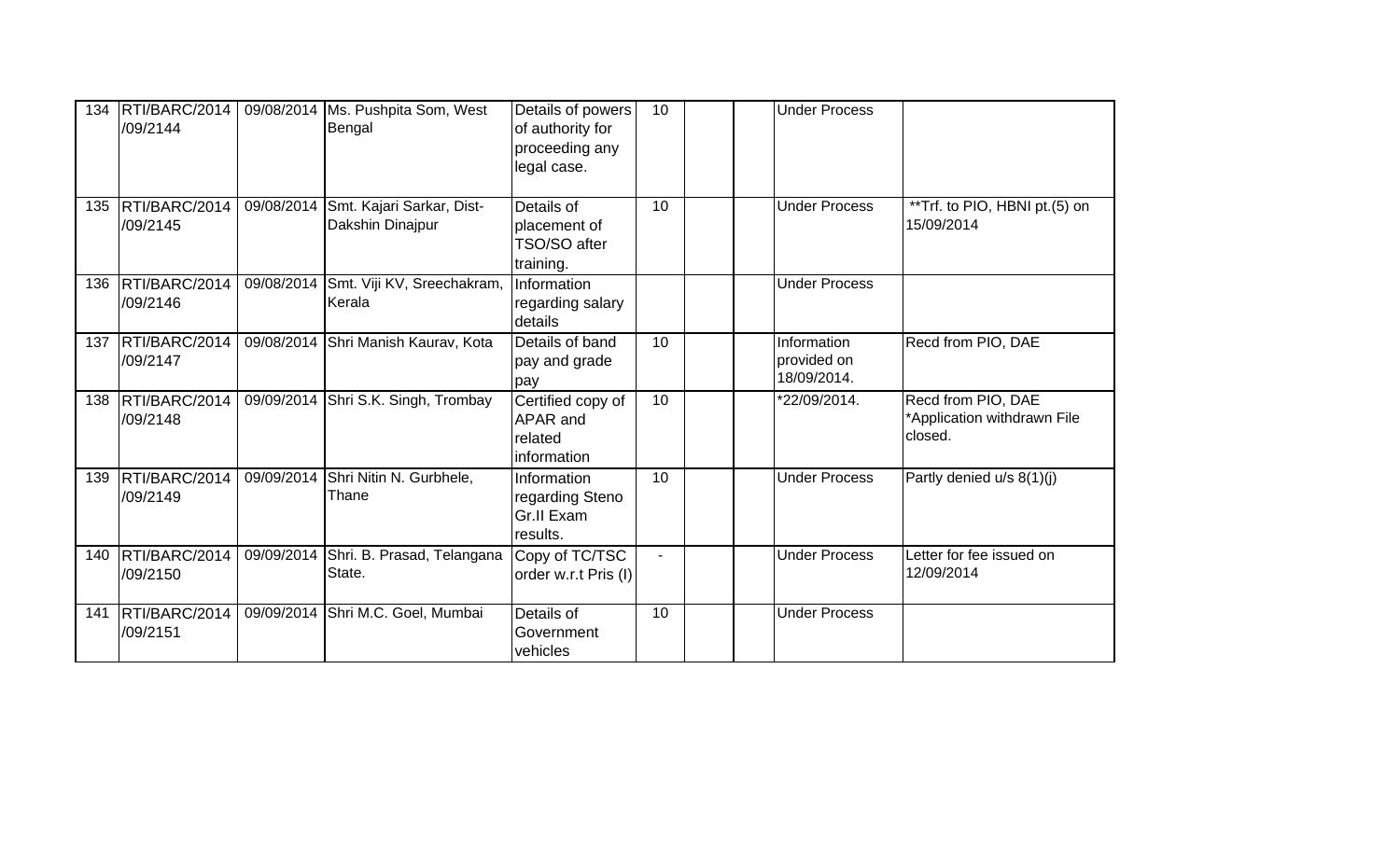| 142 | RTI/BARC/2014<br>/09/2152         |                        | 09/09/2014   Dr. Mohan Babu GB,<br>Kolkata                | information<br>regarding Group<br>Directors of<br><b>BARC &amp; APAR</b>                                                       |    |  | <b>Under Process</b>                      | Recd from PIO, DAE                     |
|-----|-----------------------------------|------------------------|-----------------------------------------------------------|--------------------------------------------------------------------------------------------------------------------------------|----|--|-------------------------------------------|----------------------------------------|
|     | 143   RTI/BARC/2014  <br>/09/2153 | 09/10/2014 Shri. D. V. | Ilhe, Maharashtra.                                        | Information<br>about DQE                                                                                                       |    |  | *25/09/2014                               | Recd from PIO, DAE<br>*Denied u/s 2(f) |
|     | 144   RTI/BARC/2014  <br>/09/2154 |                        | 09/10/2014 Shri Dinesh T V, Mumbai -<br>400085            | Procedures and<br>format for Group<br>A & B Gazetted<br>Officers, who join<br><b>BARC</b> from other<br>Central Govt.<br>Dept. | 20 |  | <b>Under Process</b>                      |                                        |
|     | 145 RTI/BARC/2014<br>/09/2155     |                        | 09/10/2014 Shri Dinesh T V, Navi<br>Mumbai, Pin - 410 209 | Format of Offer<br>of appointment<br>issued to Group<br><b>A&amp;B Gazetted</b><br><b>Officers</b>                             | 30 |  | <b>Under Process</b>                      |                                        |
|     | 146 RTI/BARC/2014<br>/09/2156     |                        | 09/10/2014 Dr. D N Yadav, Mumbai -<br>400 094             | Requisition for<br><b>Divisional</b><br><b>Transfer Order</b>                                                                  | 10 |  | <b>Under Process</b>                      |                                        |
| 147 | RTI/BARC/2014<br>/09/2157         |                        | 09/11/2014 Shri S S Dixit, Mumbai -<br>400085             | Copy of norms<br>under which<br>Level-IV<br>Qualification<br>Incentive is being<br>granted                                     | 10 |  | Information<br>provided on<br>25/09/2014. |                                        |
| 148 | RTI/BARC/2014<br>/09/2158         | 09/11/2014             | Shri Yashwant Sukhdev<br>Babar, Mumbai - 400070           | <b>Details of BARC</b><br>employees                                                                                            | 10 |  | <b>Under Process</b>                      |                                        |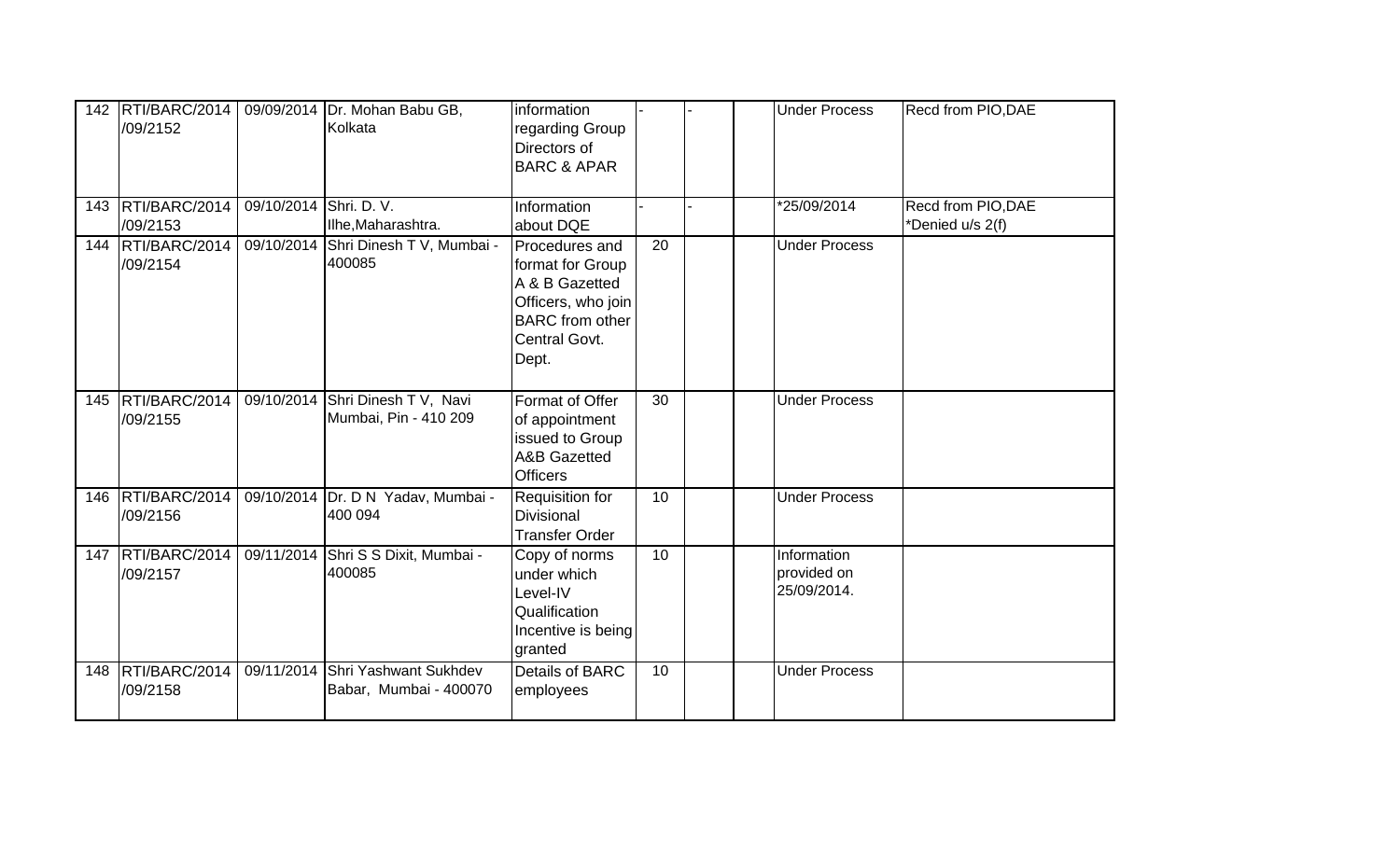| 149<br>150 | RTI/BARC/2014<br>/09/2159<br>RTI/BARC/2014<br>/09/2160 | 09/11/2014 Shri Arun Kumar, New<br>Delhi - 110016<br>09/12/2014 Shri Naresh Kumar Sinha,<br>Thane | Inf. reg.<br><b>OCES/DGFS</b><br>recruitment<br>examination<br>Details of<br>candidates who<br>appeared in                           | 10<br>$\blacksquare$ | <b>Under Process</b><br><b>Under Process</b> | Recd from PIO, DAE                                                 |
|------------|--------------------------------------------------------|---------------------------------------------------------------------------------------------------|--------------------------------------------------------------------------------------------------------------------------------------|----------------------|----------------------------------------------|--------------------------------------------------------------------|
|            | 151 RTI/BARC/2014                                      | 09/12/2014 Shri. D. V. Ilhe,                                                                      | STPT/DQE<br>Informaiton                                                                                                              | 10                   | Information                                  | Partly denied u/s 8(1)(j) & 2(f)                                   |
|            | /09/2161                                               | Maharashtra.                                                                                      | about DQE                                                                                                                            |                      | provided on<br>25/09/2014                    |                                                                    |
|            | 152 RTI/BARC/2014<br>/09/2162                          | 15/09/2014 Dr. D.N. Yadav, Mumbai -<br>400 094                                                    | Details of<br>Interview<br>Committee                                                                                                 | 10                   | <b>Under Process</b>                         |                                                                    |
| 153        | RTI/BARC/2014/<br>09/2163                              | 15/09/2014 Shri D.N. Sarate,<br>Aurangabad                                                        | Information<br>regarding<br>inspection of list<br>of persons who<br>have taken<br>medical<br>treatment from<br><b>BARC Hospital.</b> | 10                   | <b>Under Process</b>                         |                                                                    |
| 154        | RTI/BARC/2014/<br>09/2164                              | 16/09/2014 Shri Babu S. Maddimani,<br>Karnataka State.                                            | Req. for P.F.<br>Deduction<br>Certificate                                                                                            | $-1$                 | <b>Under Process</b>                         | Received from PIO, Employees<br><b>Provident Fund Organisation</b> |
| 155        | RTI/BARC/2014/<br>09/2165                              | 16/09/2014 Shri Devendra Kumar,<br>Trombay                                                        | Req. for copies<br>of self APAR for<br>period 2012-<br>2013                                                                          | 10                   | <b>Under Process</b>                         |                                                                    |
| 156        | RTI/BARC/2014/<br>09/2166                              | 17/09/2014 Shri Manohar B. Salvi,<br>Mumbai                                                       | Reg. CR<br>gradings and<br>promotion                                                                                                 | 10                   | *25/09/2014                                  | *Denied u/s 2(f)                                                   |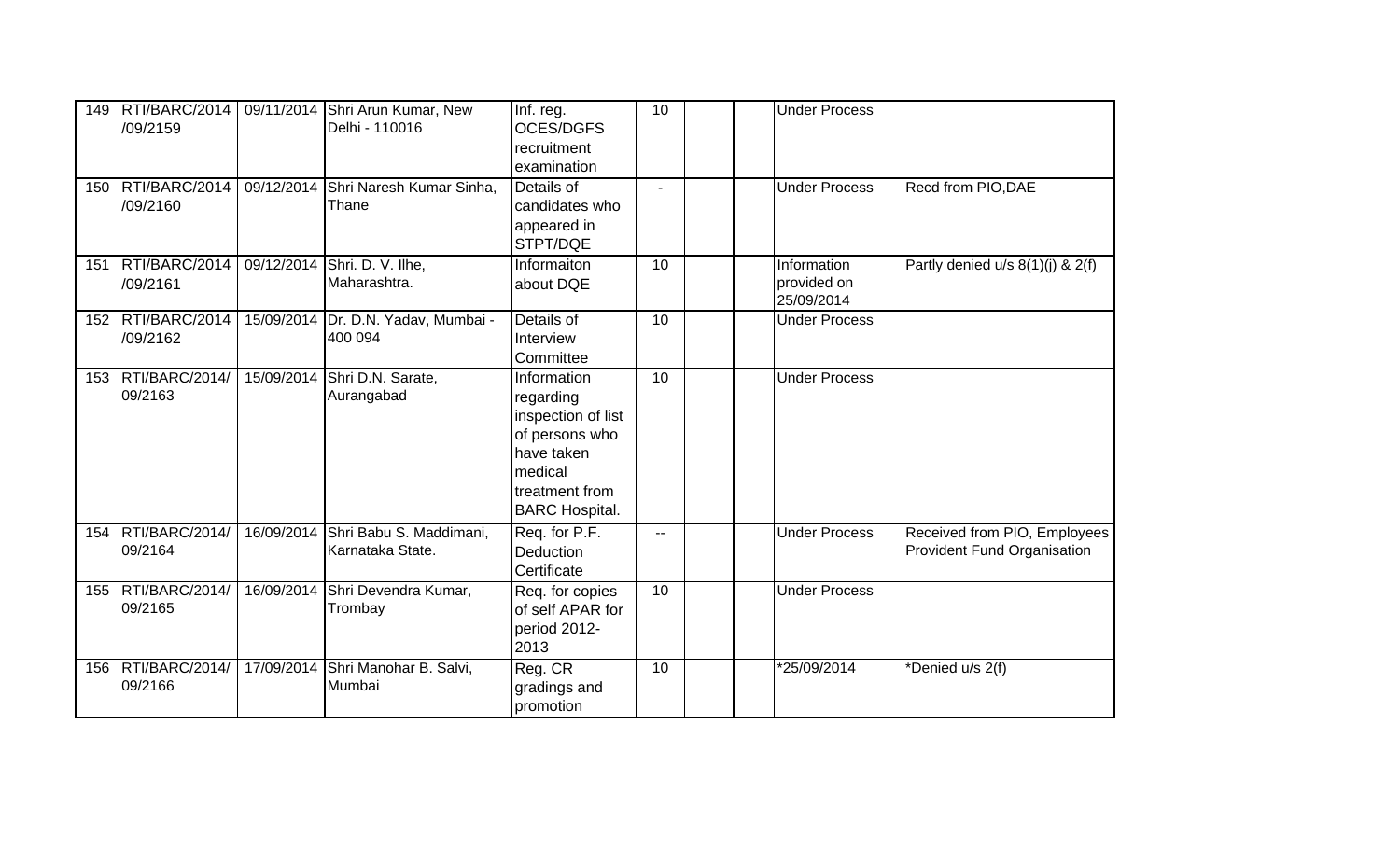| 157 | RTI/BARC/2014/<br>09/2167       |            | 17/09/2014 Shri M C Goel, Mumabi - 94 Inf. regarding       | promotion<br>interview                                        | 10 <sup>1</sup> |  | <b>Under Process</b> |                                        |
|-----|---------------------------------|------------|------------------------------------------------------------|---------------------------------------------------------------|-----------------|--|----------------------|----------------------------------------|
| 158 | RTI/BARC/2014/<br>09/2168       |            | 22/09/2014   Dr. Bhavana Gupta,<br>Kalpakkam               | Details of<br>KSKRA-2014<br>25th Batch                        | 10              |  | <b>Under Process</b> |                                        |
| 159 | RTI/BARC/2014/<br>09/2169       |            | 22/09/2014 Smt. Prasanna, Hyderabad                        | Inf. Reg. UDC in<br><b>BARC</b>                               | 10 <sup>1</sup> |  | <b>Under Process</b> |                                        |
| 160 | RTI/BARC/2014/<br>09/2170       |            | 23/09/2014 Shri Akondi V. V. N.<br>Prasad, Telangana State | Req. for copies<br>of answer sheets<br>(STPT-TO-2014)         |                 |  | <b>Under Process</b> | Letter for fee issued on<br>02/10/2014 |
|     | 161   RTI/BARC/2014/<br>09/2171 | 23/09/2014 | Shri Manjunath D.<br>Bapannavar, Kaiga                     | Req. for copies<br>of STPT-SA-<br>2014 answer<br>sheets       | $\mathbf{u}$    |  | <b>Under Process</b> | Received from PIO, NPCIL               |
|     | 162 RTI/BARC/2014/<br>09/2172   |            | 24/09/2014 Shri Kashmir Singh, Delhi                       | Inf. Reg. effects<br>of X-rays on<br>Radiographers.           | 10 <sup>1</sup> |  | <b>Under Process</b> | **Trf. to PIO, AERB on<br>2/10/2014    |
| 163 | RTI/BARC/2014/<br>09/2173       |            | 24/09/2014 Shri M.G. Bodke, Mumbai                         | Bank details and<br>information<br>regarding BARC<br>employee | 10 <sup>°</sup> |  | <b>Under Process</b> |                                        |
|     | 164 RTI/BARC/2014/<br>09/2174   |            | 25/09/2014 Smt M. Manorama,<br>Rajasthan                   | Inf. reg. Dept.<br>Qualifying Exam<br>(DQE)                   | 10 <sup>1</sup> |  | <b>Under Process</b> |                                        |
| 165 | RTI/BARC/2014/<br>09/2175       |            | 25/09/2014 Shri Vinodkumar A.<br>Dandavate, Trombay        | Inf. Reg. CAT-I<br>Trainee<br>recruitment                     | 10              |  | <b>Under Process</b> |                                        |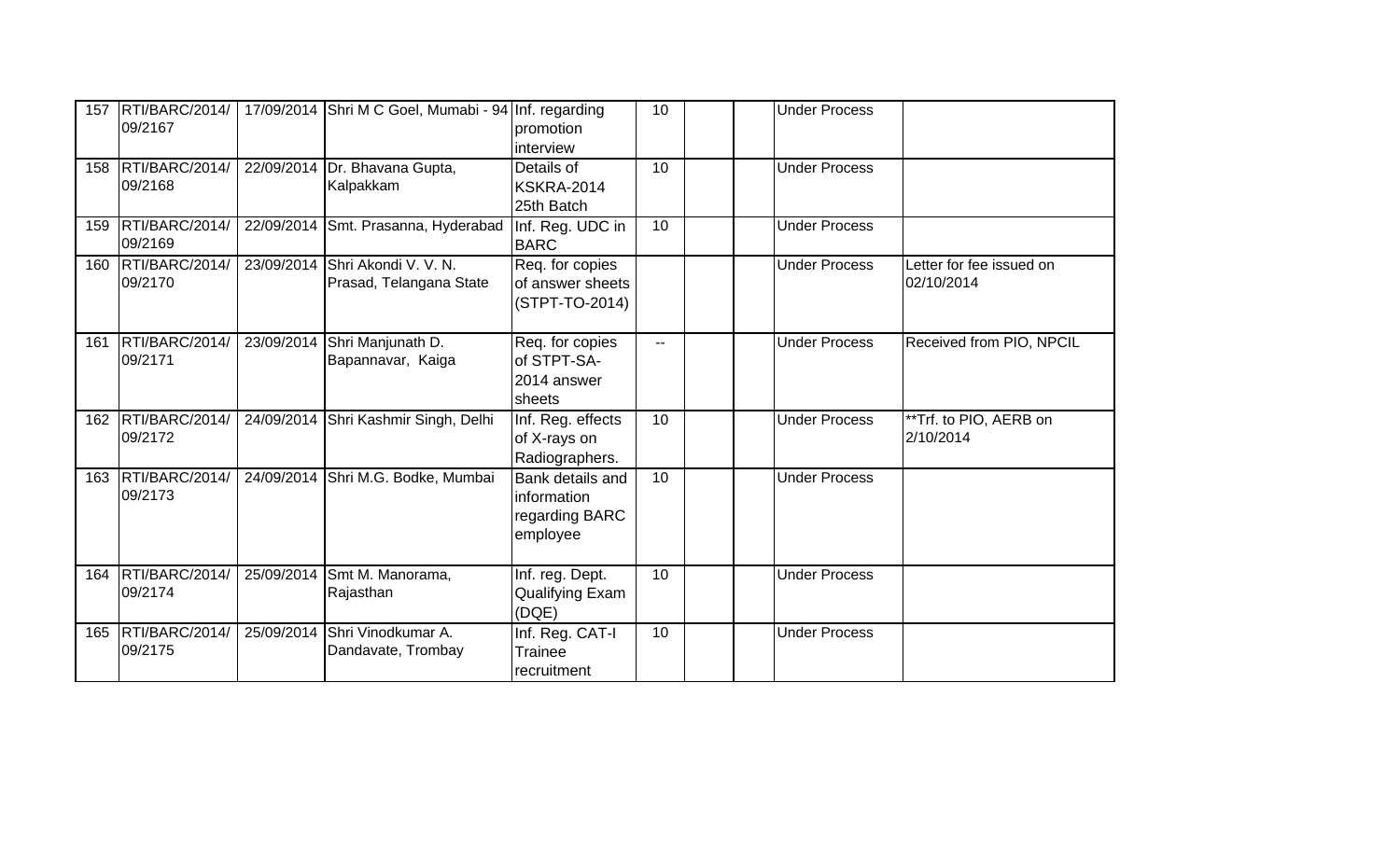| 166 | RTI/BARC/2014/<br>09/2176       |            | 25/09/2014 Shri Kharak Singh Mehra,<br>Nainital | Inf. Reg. list of<br>hospitals for<br>cancer treatment               | 10             |  | <b>Under Process</b> |                                             |
|-----|---------------------------------|------------|-------------------------------------------------|----------------------------------------------------------------------|----------------|--|----------------------|---------------------------------------------|
|     | 167 RTI/BARC/2014/<br>09/2177   |            | 26/09/2014 Shri Diji K.V., Kerala               | Details reg.<br><b>BARC</b> quarters                                 | 10             |  | **30/09/2014         | **Trf to PIO, DCS&EM                        |
|     | 168 RTI/BARC/2014/<br>09/2178   | 26/09/2014 | Shri Vijayanand Dwivedi,<br>Rajasthan           | Inf. Reg. CCTV<br>footage of<br>interview of<br><b>BARC</b> employee | $\overline{a}$ |  | <b>Under Process</b> | Received from PIO, DAE                      |
| 169 | RTI/BARC/2014/<br>09/2179       |            | 26/09/2014   Dr. D N Yadav, Mumbai              | Inf. reg. BARC<br>employees                                          | 10             |  | <b>Under Process</b> |                                             |
| 170 | RTI/BARC/2014/<br>09/2180       | 29/09/2014 | Shri Qutbuddin N. Ansari,<br>Mumbai             | Inf. reg. BARC<br>employees                                          | $\mathbf{u}$   |  | <b>Under Process</b> | Received from PIO, DAE                      |
| 171 | RTI/BARC/2014/<br>09/2181       |            | 29/09/2014 Smt. Diji K.V., Kerala               | Details reg.<br><b>BARC</b> employee                                 | 10             |  | <b>Under Process</b> |                                             |
|     | 172 RTI/BARC/2014/<br>09/2182   | 29/09/2014 | Shri V Chandramohan,<br>Kalpakkam               | Inf. reg. BARC<br>employees                                          | 10             |  | <b>Under Process</b> | **Trf to constituent units on<br>02/10/2014 |
|     | 173   RTI/BARC/2014/<br>09/2183 |            | 29/09/2014 Shri S. C. Patro, U.P.               | Inf. Reg. Promotic                                                   | $\overline{a}$ |  | <b>Under Process</b> | Received from PIO, DAE                      |
|     | 174   RTI/BARC/2014/<br>09/2184 |            | 30/09/2014 Shri V K C Pillai, Mumbai            | Inf. Reg. PRIS(I)                                                    | 10             |  | <b>Under Process</b> |                                             |
|     | 175   RTI/BARC/2014/<br>09/2185 | 30/09/2014 | Shri Anup Kumar Nath,<br>Mumbai                 | Inf. reg. KILBIL                                                     | 10             |  | <b>Under Process</b> |                                             |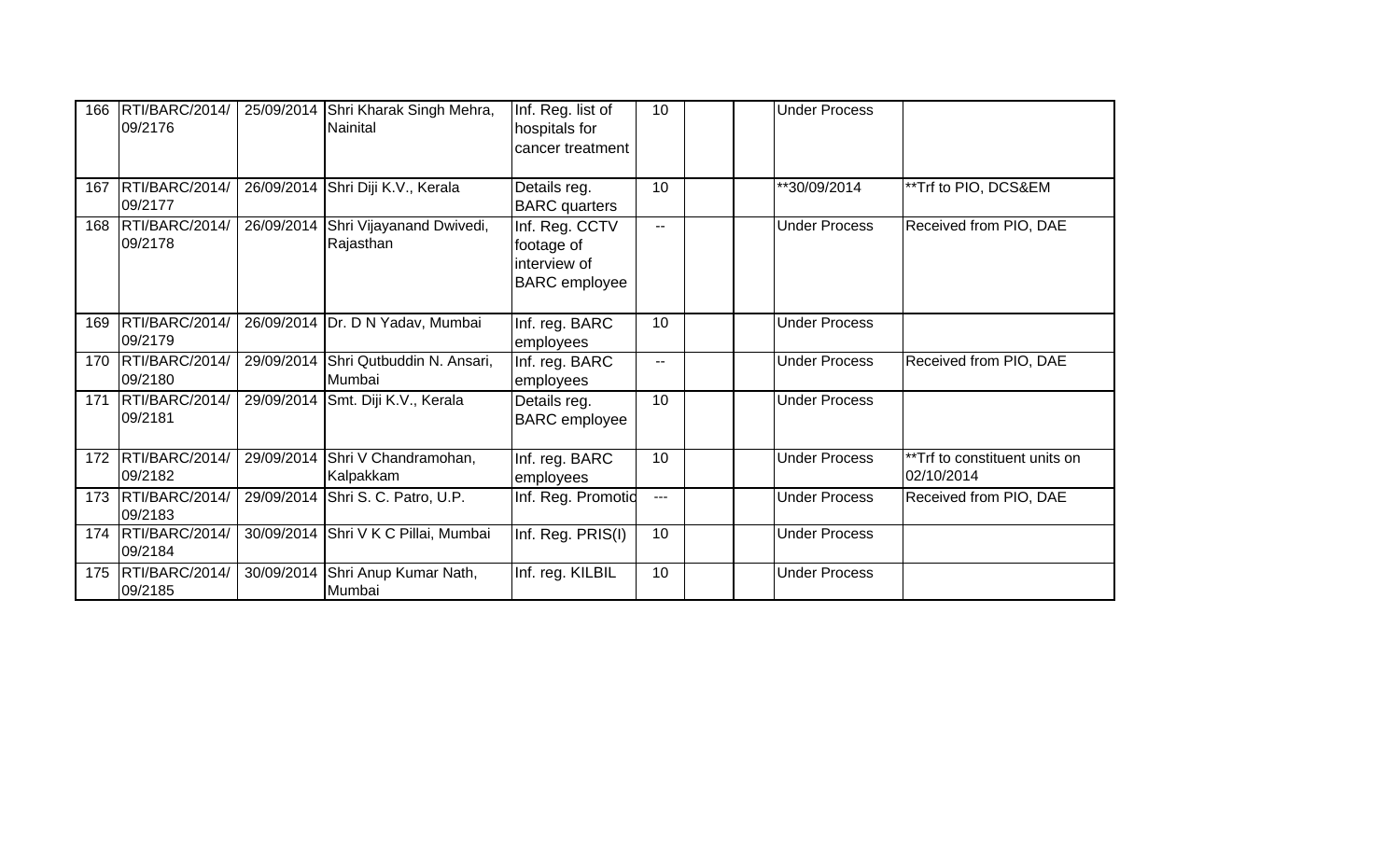| SI.            |                           |                      | Name & Address of the                                                                                                      | <b>Subject</b>                                                                               | <b>Action taken</b> | <b>Disposal of Appeal</b>                                              | <b>Remarks</b> |
|----------------|---------------------------|----------------------|----------------------------------------------------------------------------------------------------------------------------|----------------------------------------------------------------------------------------------|---------------------|------------------------------------------------------------------------|----------------|
| <b>No</b>      | <b>Registration No</b>    | DOR by PIO Applicant |                                                                                                                            |                                                                                              |                     |                                                                        |                |
|                | RTI/BARC/                 | 04/07/2014           | Shri. Vikas K. Telang, Navi                                                                                                | Inf.Reg. Promotion details                                                                   | 05/01/2014          | Appeal recd. On 23/05/2014. Disposed                                   |                |
|                | 2014/03/1931              |                      | Mumbai.                                                                                                                    | of officers in RED.                                                                          |                     | of on 02/07/2014.                                                      |                |
| $\overline{2}$ | RTI/BARC/<br>2014/05/1988 | 05/12/2014           | Mrs. Rajani, D7-5/3, A.P.                                                                                                  | Inf. Reg. employees<br>promoted /track changed<br>based on DQE/STPT<br>alongwith pay details | 26/5/2014           | Appeal recd. On 11/06/2014. Disposed<br>of on 11/07/2014.              |                |
| 3              | RTI/BARC/<br>2014/03/1957 | 21/04/2014           | Ms. Poonam R. Ghate<br>Yadavnagar, Kamti Road,<br>Post - Uppalwadi, Nagpur -<br>440 026.                                   | Inf. Reg. Hospital Work<br>Assistant Exam.                                                   | 20/5/2014           | Appeal recd. On 12/06/2014 . Disposed<br>of on 11/07/2014.             |                |
| 4              | RTI/BARC/<br>2014/05/2014 | 28/05/2014           | Shri Shashikant, 12-B,<br>Annapurna, Anushaktinagar,<br>Mumbai - 400 094                                                   | Details of meeting<br>conducted in NRG, BARC                                                 | 13/6/2014           | Appeal recd. On 23/06/2014. Disposed<br>of on 22/07/2014.              |                |
| 5              | RTI/BARC/<br>2014/05/1986 | 05/08/2014           | Shri. S. B. Ghodke, Mumbai. inf. Reg. Radiation Dose.                                                                      |                                                                                              | 30/5/2014           | Appeal recd. On 23/06/2014. Disposed<br>of on 21/07/2014.              |                |
| 6              | RTI/BARC/<br>2014/05/1979 |                      | 05/01/2014 Shri K. K. Verma, RTD, Hall-   Inf. Reg.employees<br>7, BARC, Trombay, Mumbai - working in BARC with<br>400 085 | disability                                                                                   | 26/05/2014          | Appeal recd. On 23/06/2014. Disposed<br>of on 22/07/2014.              |                |
| $\overline{7}$ | RTI/BARC/<br>2014/05/1989 | 05/12/2014           | Shri S.S.Sonwalkar,<br>Hyderabad.                                                                                          | Copy of memorandum<br>issued by DAE/BARC                                                     | 16/05/2014          | Appeal recd. from PIO, NPCIL on<br>09/07/2014. Disposed of on 5/8/2014 |                |
| 8              | RTI/BARC/2014/06/2021     | 06/10/2014           | Shri Chetan Kothari,<br>Mumbai.                                                                                            | Information reg BARC<br><b>Blood Bank</b>                                                    | 07/04/2014          | Appeal recd. on 11/07/2014. Disposed<br>of on 1/8/2014                 |                |
| 9              | RTI/BARC/<br>2014/05/2012 | 27/05/2014           | Shri. Sivanaga Tagore<br>Mukala, Chandrapur.                                                                               | Details of various coursed<br>in BARC                                                        | 20/06/2014          | Appeal recd. On 21/07/2014. Disposed<br>of on 20/8/2014                |                |
| 10             | RTI/BARC/2014/06/2039     | 25/06/2014           | Shri. Shailendra R. Raul,<br>Mumbai                                                                                        | Inf. Reg. use of APPD<br>Division of Vehicle.                                                | 22/07/2014          | Appeal recd. on 20/08/2014. Disposed<br>of on 19/09/2014               |                |

**FIRST APPEAL Quarterly Report on Implementation of RTI for the period from 01/07/2014 to 30/09/2014**